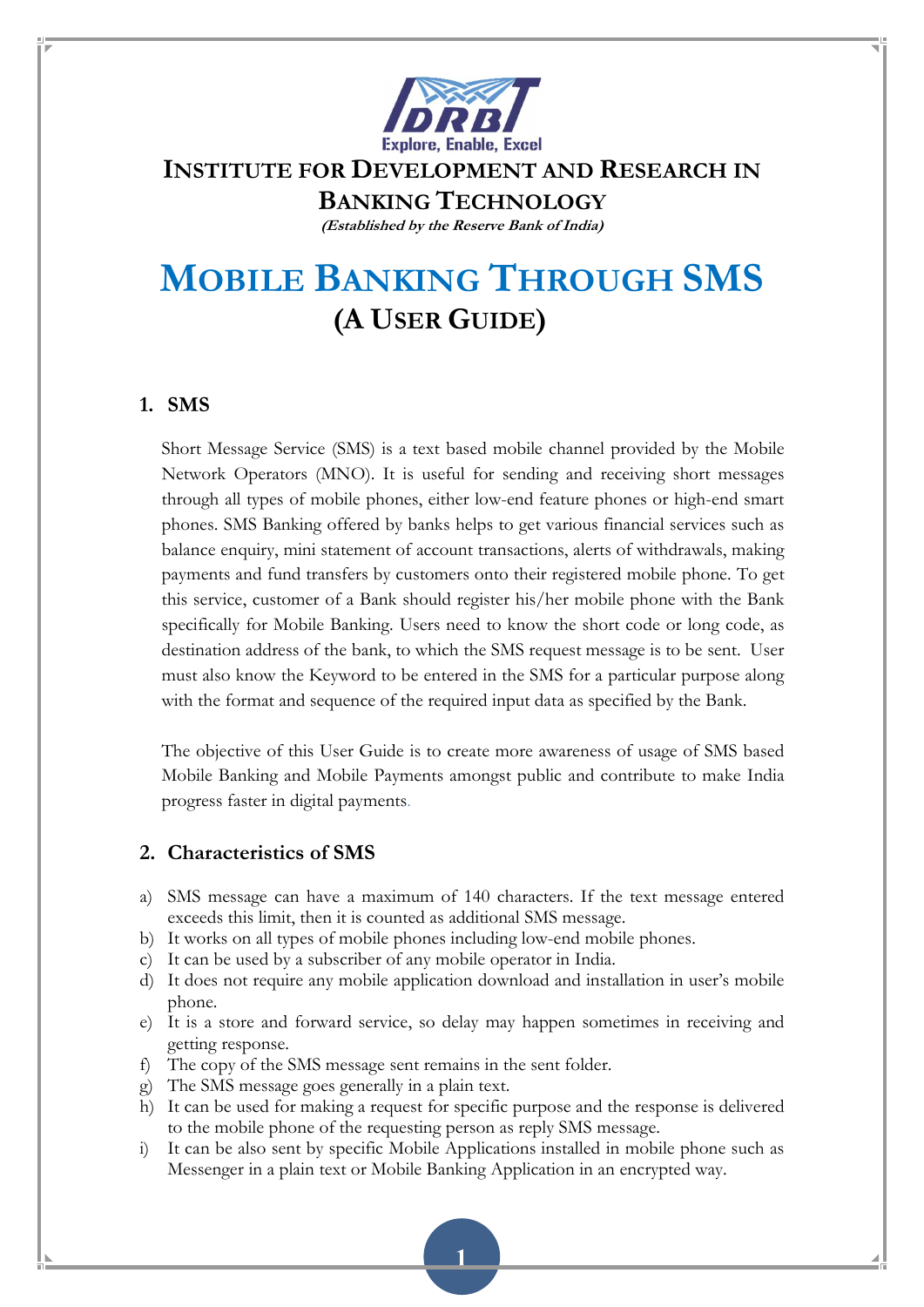#### 3. SMS Banking

- a) Users need to have a bank account and should have registered his/her mobile phone number with the bank account for Mobile Banking.
- b) Registering mobile phone with bank for alerts or push messages does not automatically entitle one to do mobile banking transactions, so one needs to specifically register his/her mobile phone with the bank for Mobile Banking. Registration can be done by filling and submitting form at the branch of the Bank or after login through Internet Banking, Bank's ATM or Micro-ATM.
- c) SMS Banking is one simple way to avail banking services onto mobile phone. Other forms of mobile banking are through USSD (Unstructured Supplementary Service Data), Mobile Applications (Mobile Banking App., Mobile Wallet App., Mobile UPI App. Mobile Blockchain Wallet App etc.), Voice Banking, IVRS (Interactive Voice Response System) Banking, Mobile Browser and Mobile Internet Banking.
- d) SMS Banking can be used for getting status, alerts and details of bank account based transactions and to make payment or to remit money.
- e) It can be used for payment to another person or shopkeeper or merchant who has an account in the same bank or any other bank.
- f) SMS banking services are of two types pull or push messages, depending upon the initiator.
- g) If a customer initiates the SMS request message to get reply from the Bank, it is called as Pull message. Examples of pull SMS request messages are account balance enquiry, mini-statement, interest rates on deposits, issuance of new check book, funds transfer etc.
- h) Push messages are those that the bank chooses to send out to a customer's mobile phone, even without the customer initiating a request for the information such as mobile marketing message of new product or an alert of transaction that happened in the customer's bank account, acknowledgement of deposits and withdrawals, informing due date of loan repayment or bill payment, e-statement ready for download, security awareness tips, change of PIN notification, etc.
- i) Banks also send SMS push message having one-time password (OTPs) for dynamic authentication of the customer and mobile device. User is required to enter the OTP received through SMS to complete online or mobile banking transactions. The OTP is valid for a relatively short period, and expires after, say 15 minutes or once used.

#### 4. User Requirements

- a) For SMS Banking, a User need to have a mobile phone & a bank account.
- b) User should register his/her mobile phone number with the bank for Mobile Banking Services. Registration for Mobile Banking can be done (i) by filling a form and submitting at the branch of a bank, (ii) through Internet by logging in as an Online Banking customer, (iii) through ATM / Micro-ATM by logging in using Debit/Credit card etc.
- c) After registration, the mobile phone number is linked with the customer's bank account and MMID (Mobile Money Identifier of 7 digits) is generated, which is useful to receive funds in the account. Also m-PIN as a security code for mobile banking is issued. It can also be generated and changed by the customer online after due authentication by the Bank.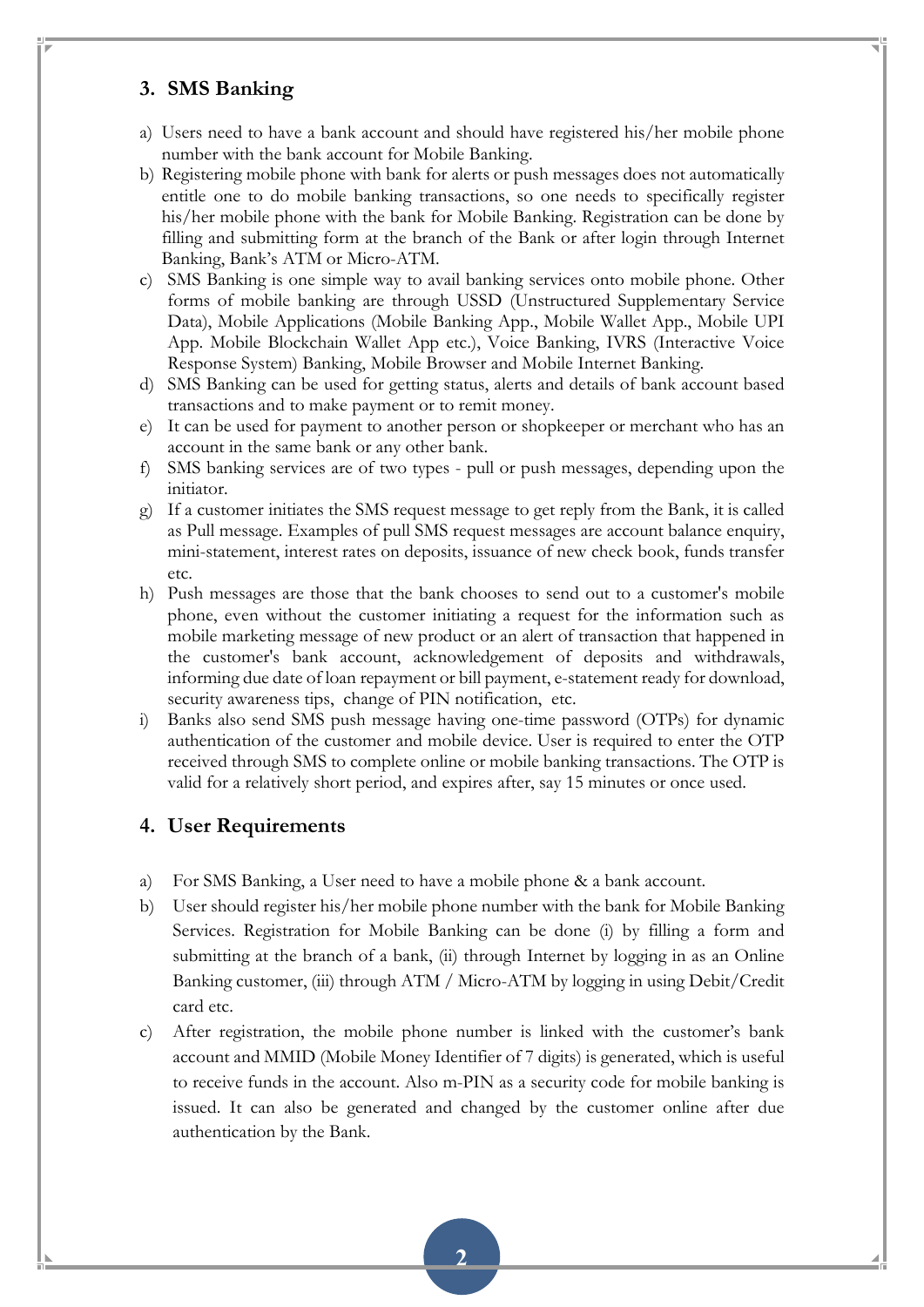- d) User should know the KEYWORD to be used for sending a request message. Banks publish the list of specific Keywords for SMS Banking and the input format, which are to be noted and used by a customer for different transactions. (See Table-3 & 4)
- e) User should know the short code or long code of his/her own Bank, as destination address for sending SMS Request Message.

#### 5. Steps to Follow for SMS Banking

- a) Customer should open the SMS Messaging Screen of the mobile phone.
- b) In the To address box, Enter the Short Code or Long code of your Bank. (See Table-1 or 2 or consult your Bank)
- c) In the Message box, Enter the Text of the KEYWORD as per your requirement. If the specific keyword also requires some data as input parameters, then enter the data as specified by the Bank. Ensure that the order or sequence of the inputs is exactly the same as required, otherwise error may occur due to mismatch and you may get no response. Between successive keywords and data inputs, leave a blank or empty space so that they are distinguishable.
- d) Before sending, check whether the SMS keyword and the entered inputs are correct, in right order and the Phone number or short code of the Bank is correctly entered then click send.
- e) Recheck whether the message has been sent out from your mobile phone. You would get the response of your request from the Bank, provided there is no error or failure.
- f) If the sent or received reply message contains critical information such as m-PIN, OTP, Password, account Number, Card number and CVV, then it is advisable to delete such message from SMS sent box or inbox for safety purposes to avoid security threats.

#### 6. List of SMS Banking Services

- a) Each Bank has its own list of SMS Banking services that it offers to its customers. The Keyword, input fields, their sequence and data type may vary from one bank to another.
- b) KEYWORD of a service is entered in Capital Letters.
- c) Data to be entered corresponding to Field Name is expressed as <Field Name>, for example <Account No. $>$  or <A/C No. $>$  means that customer has to enter his/her Account Number of the Bank.
- d) Some common SMS services offered by Banks are:
	- 1. **Balance Enquiry:** To know the current balance amount in the Bank, one need to enter the keyword of it given by the bank such as BAL or BALAVL $\leq A/c$ No.> and send to the phone number or short code of the bank. The Bank would send reply SMS Message giving current balance amount available in customers account.
	- 2. Mini Statement: Enter keyword (format) given by the bank such as MINI or STMACC <Start date><End date><A/CNo> and send to the respective bank to generate Mini Statement or past transactions during a period.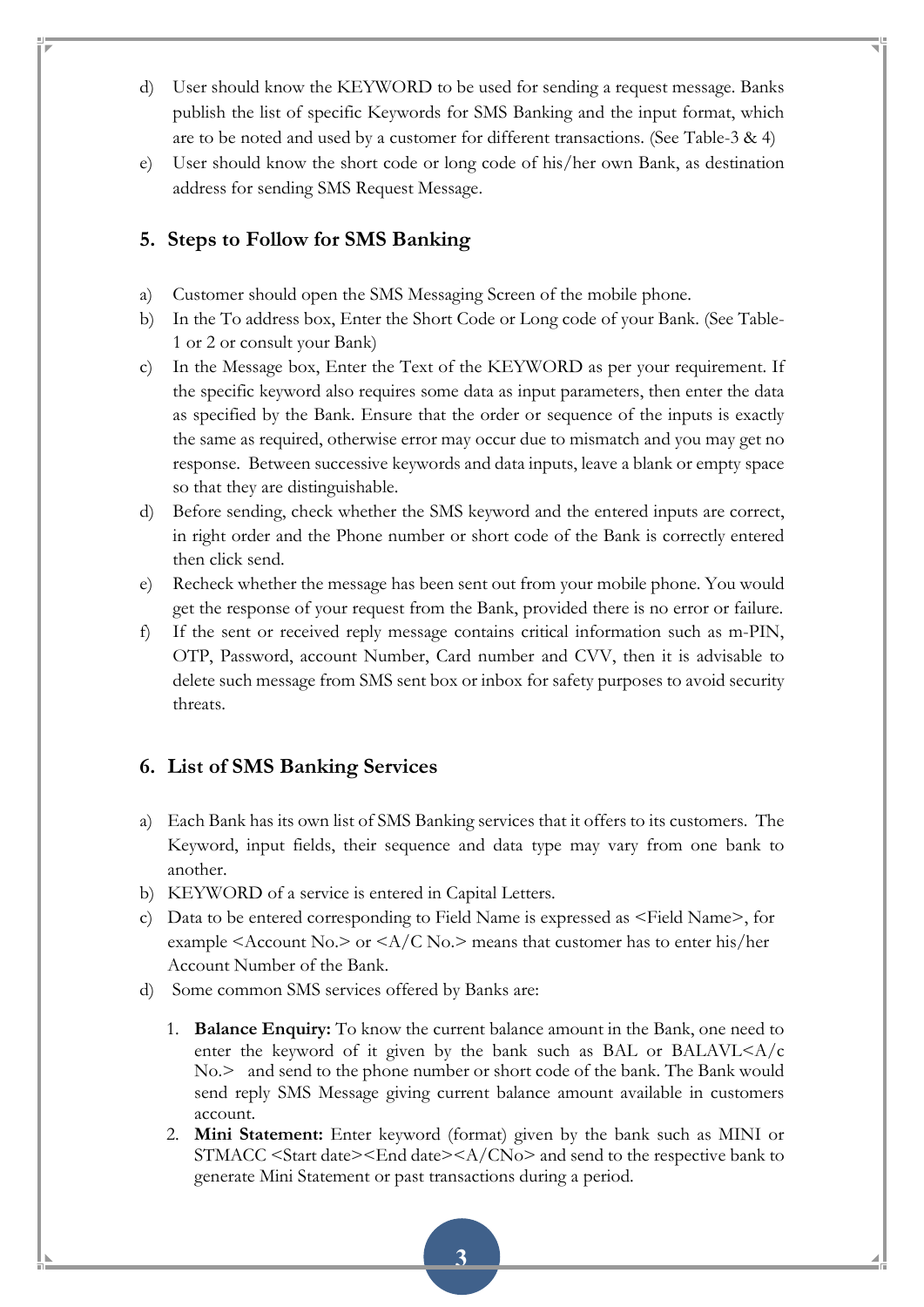- 3. Send Money: Enter keyword given by the bank such as IMPS <Beneficiary Mobile No><Beneficiary MMID><Amount><Your m-PIN>and send to the respective account number of the bank.
- 4. MMID Generator: Enter keyword given by the bank such as MMID from your registered number and send it to the respective bank mobile number.
- 5. Cheque Status: Enter keyword given by the bank such as CHQSTS from your registered mobile number and send it to the respective bank mobile number.
- 6. Cheque Book Request: Enter keyword given by the bank such as CHQBOOK from your registered mobile number and send it to the respective bank mobile number.
- 7. Change Password or m-PIN: Enter keyword given by the bank such as PPWD from your registered mobile number and send it to the respective bank mobile number.

e) It is advisable for Banks to follow uniform KEYWORDS and input format as given in Table-5 and suggest additional SMS services to be included in the list.

## 7.Illustration

#### 7.1 Example-1

#### I have an account in Allahabad Bank and I want to Check the balance amount in my account using SMS Banking.

#### Steps:

- 1. Be sure that your mobile number has been registered with your Bank for mobile Banking. Open SMS Message screen of your mobile phone. You need to enter the Phone Number or Short Code of the Bank in the Top address box (given in Table-1 and 2) and text of Keyword with data in the message box (given in Table-3 and 4).
- 2. For balance enquiry, the Keyword prescribed by the Allahabad Bank is BALVAL and it also requires your Account Number to be entered after leaving a blank space. So Enter BALAVL <YOUR ACCOUNT NUMBER>
- 3. Enter the Banks SMS Phone Number 9223150150 in the address box and click send.
- 4. You would receive the reply message from the Bank in your inbox containing the current balance amount in your account.

#### 7.2 Example-2

#### I have an account in Allahabad Bank and I want to Check the Mini Statement generation of my account using SMS

#### Steps:

- 1. Register your mobile number.
- 2. To get the mini statement enter STMACC  $\leq$ Start date $\geq$ End date $\geq$ A/c No $\geq$ from your registered mobile number and send it to the 9223150150.
- 3. On success, User will receive the message containing the mini statement of their account.

#### 7.3 Example -3

I have an account in Central Bank of India and I want to Pay to the Shokeeper using SMS.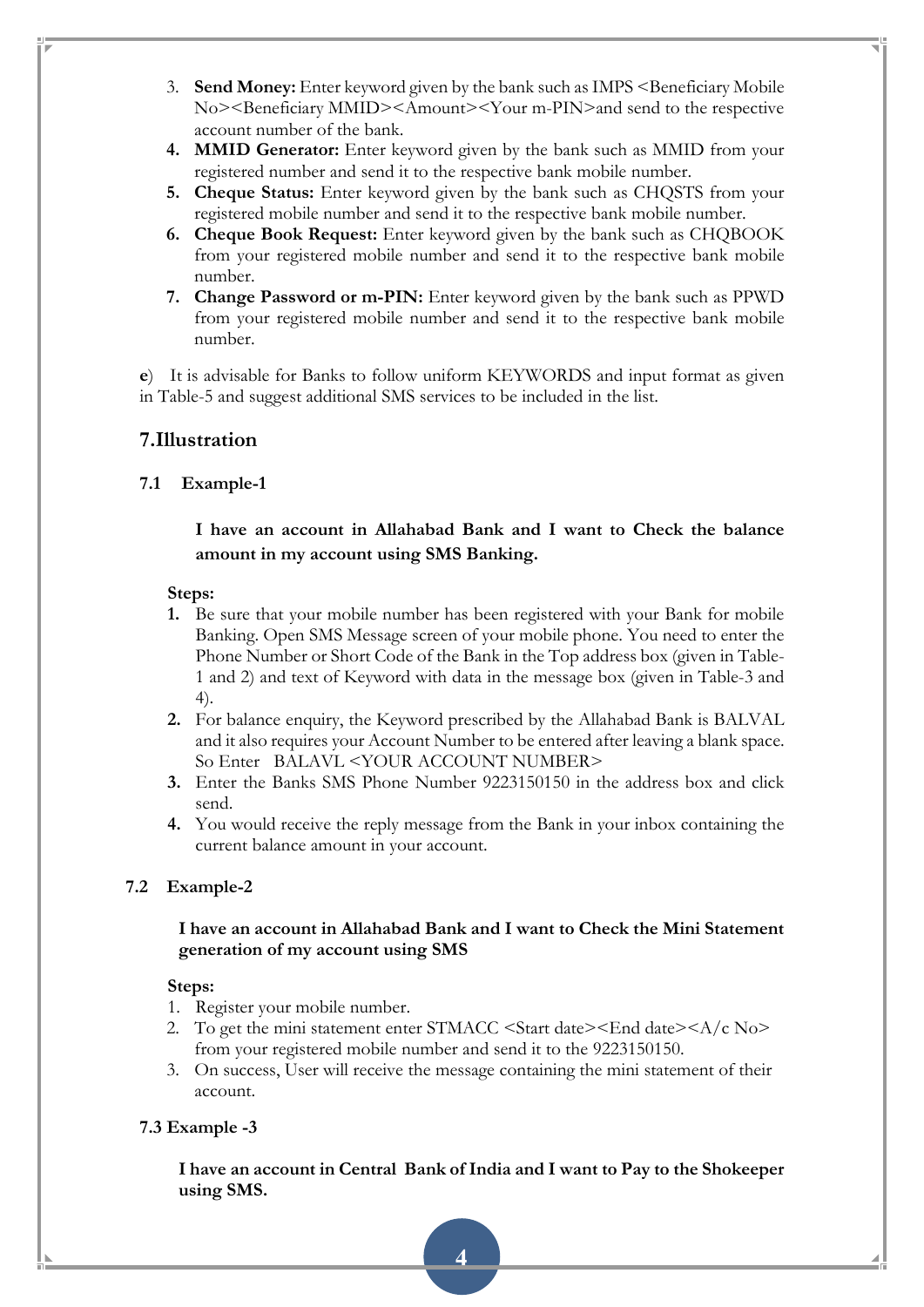#### Steps:

- 1. To send money to the shopkeeper using IMPS, get the Mobile Phone Number and MMID of the beneficiary.
- 2. In the message box enter IMPS <Beneficiary Mobile No> <Beneficiary MMID> <Amount> <Your m-PIN> from your registered mobile number.
- 3. In the Address box enter 9967533228 and send.
- 4. You would receive an SMS of confirmation of funds transfer and the shop keeper would also get a receipt message from his/her bank with your mobile number.

# 8. List of Short Codes / Long Codes of Banks to send SMS

|                | Table-1: List of SMS Phone Number or Short Code of Public Sector Banks |                   |       |                     |                   |
|----------------|------------------------------------------------------------------------|-------------------|-------|---------------------|-------------------|
| S1.No          | Name of Public                                                         | Phone             | S1.No | Name of Public      | Phone             |
|                | <b>Sector Bank</b>                                                     | Number/           |       | <b>Sector Bank</b>  | Number/           |
|                |                                                                        | <b>Short Code</b> |       |                     | <b>Short Code</b> |
| $\mathbf{1}$   | Allahabad Bank                                                         | 9223150150        | 14    | Oriental Bank of    | 8067205757        |
|                |                                                                        |                   |       | Commerce            |                   |
| $\overline{2}$ | Andhra Bank                                                            | 9223173924        | 15    | Punjab National     | 5607040           |
|                |                                                                        |                   |       | Bank                |                   |
| $\mathfrak{Z}$ | <b>Bank</b> of India                                                   | 9810558585        | 16    | Punjab And Sind     | 9773056161        |
|                |                                                                        |                   |       | Bank                |                   |
| $\overline{4}$ | Bank of Maharashtra                                                    | 9223181818        | 17    | State Bank of India | 9223440000        |
| 5              | Bank of Baroda                                                         | 5616150/          | 18    | Syndicate Bank      | 9664552255        |
|                |                                                                        | 9223173928        |       |                     |                   |
| 6              | Bharatiya Mahila                                                       | 9212438888        | 19    | State Bank of       | 9223440000        |
|                | Bank                                                                   |                   |       | Travancore          |                   |
| $\overline{7}$ | Canara Bank                                                            | 5607060           | 20    | State Bank of       | 9223766666        |
|                |                                                                        |                   |       | Mysore              |                   |
| 8              | Corporation Bank                                                       | 9243717778        | 21    | State Bank of       | 9223766666        |
|                |                                                                        |                   |       | Patiala             |                   |
| 9              | Central Bank of                                                        | 9967533228        | 22    | State Bank of       | 9223440000        |
|                | India                                                                  |                   |       | Bikaner And Jaipur  |                   |
| 10             | Dena Bank                                                              | 9223175152        | 23    | State Bank of       | 9223440000        |
|                |                                                                        |                   |       | Hyderabad           |                   |
| 11             | Indian Overseas                                                        | 9551099007        | 24    | Union Bank of       | 9223173921        |
|                | Bank                                                                   |                   |       | India               |                   |
| 12             | Indian Bank                                                            | 9444394443        | 25    | <b>UCO</b> Bank     | 56161             |
| 13             | <b>IDBI</b> Bank                                                       | 9820346920        | 26    | United Bank of      | 9223173933        |
|                |                                                                        |                   |       | India               |                   |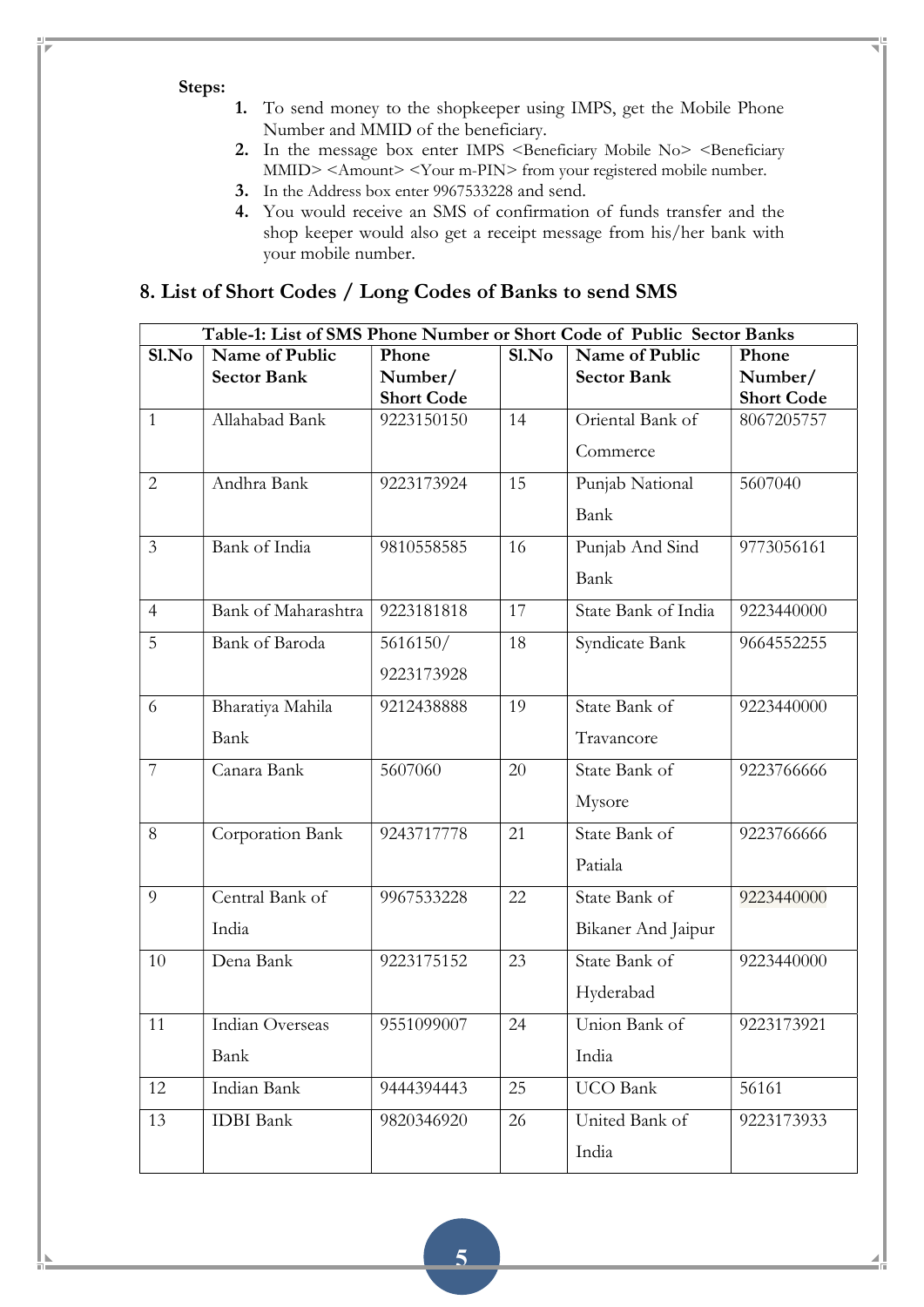| S1.No          | Name of the Bank      | Phone             | S1.N     | Name of the Bank    | Phone             |
|----------------|-----------------------|-------------------|----------|---------------------|-------------------|
|                |                       | Number/           | $\Omega$ |                     | Number/           |
|                |                       | <b>Short Code</b> |          |                     | <b>Short Code</b> |
| $\mathbf{1}$   | AXIS Bank Ltd         | 9717000002,       | 9        | Tamilnad Mercantile | 9842461461        |
|                |                       | 5676782           |          | Bank Ltd.           |                   |
| 2              | DCB Bank Limited      | 9821878789        | 10       | The Catholic Syrian | 9895923000        |
|                |                       |                   |          | Bank Ltd.           |                   |
| $\overline{3}$ | Dhanlaxmi Bank        | 56161             | 11       | The Federal Bank    | 9895088888,       |
|                | Ltd                   |                   |          | Ltd.                | 5676762           |
| $\overline{4}$ | <b>ICICI</b> Bank Ltd | 9222208888        | 12       | The HDFC Bank       | 5676712           |
|                |                       |                   |          | Ltd.                |                   |
| 5              | Indusind Bank Ltd.    | 9212299955        | 13       | The Karur Vysya     | 56161             |
|                |                       |                   |          | Bank Ltd.           |                   |
| 6              | ING Vysya Bank        | 9971056767,       | 14       | The Lakshmi Vilas   | 9282441155        |
|                | Ltd/Kotak             | 5676788           |          | Bank Ltd.           |                   |
|                | Mahindra Bank Ltd     |                   |          |                     |                   |
| $\overline{7}$ | Karnataka Bank Ltd.   | 9880654321        | 15       | The Nainital Bank   | 56363             |
|                |                       |                   |          | Ltd.                |                   |
| 8              | RBL Bank.             | 9223366333        | 16       | The South Indian    | 9840 777222       |
|                |                       |                   |          | Bank Ltd.           |                   |
|                |                       |                   | 17       | Yes Bank Ltd.       | 9840909000        |

# 9. List of SMS Numbers, Message KEYWORDs and specific input formats of Banks:

- Pl. see Table-3 for Public Sector Banks and Table-4 for Private Sector Banks below:
- These tables have been prepared as per the available information from the Bank's websites. Customers or Banks may send us further information for updating.

| Table-3: List of SMS Numbers, KEYWORDs and data input formats of Public |           |             |                    |                                                   |
|-------------------------------------------------------------------------|-----------|-------------|--------------------|---------------------------------------------------|
| <b>Sector Banks:</b>                                                    |           |             |                    |                                                   |
| S1.No.                                                                  | Name of   | Send SMS    | Purpose of         | <b>KEYWORD</b> for SMS and                        |
|                                                                         | the Bank  | to: (Phone  | the                | <b>Input Format (Please leave</b>                 |
|                                                                         |           | Number or   | Transaction        | one blank space after the                         |
|                                                                         |           | Short code) |                    | keyword and in between the                        |
|                                                                         |           |             |                    | entries)                                          |
| $\mathbf{1}$                                                            | Allahabad | 9223150150  | <b>Balance</b>     | BALAVL $\langle A/c \rangle$ no $>$               |
|                                                                         | Bank      |             | Enquiry            |                                                   |
|                                                                         |           |             | Cheque             | CHQREQ <no. of<="" th=""></no.>                   |
|                                                                         |           |             | <b>Book Status</b> | Leaves> $\langle A/c \rangle$ no>                 |
|                                                                         |           |             | Mini               | STMACC <start date=""><end< th=""></end<></start> |
|                                                                         |           |             | <b>Statement</b>   | $date> no>$                                       |
|                                                                         |           |             | Last               | LATRAN $\langle A/c \rangle$ no $>$               |
|                                                                         |           |             | Transactions       |                                                   |
| $\mathcal{P}$                                                           | Andhra    | 9223173924  | <b>Balance</b>     | <b>MMID</b>                                       |
|                                                                         | Bank      |             | <b>Enquiry</b>     |                                                   |

# 9 (a) List for Public Sector Banks: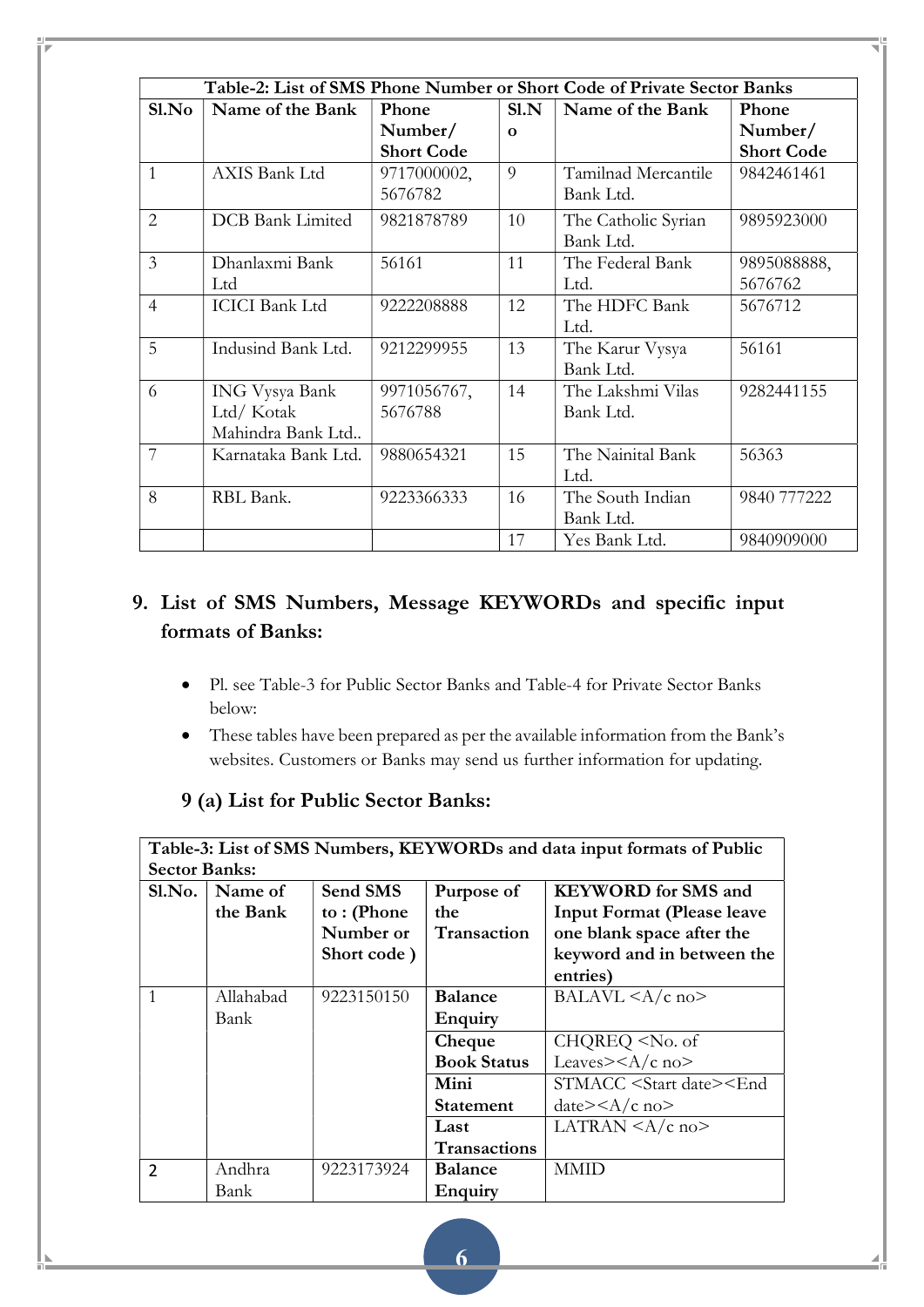| 3  | Bank of     |             | <b>MMID</b>         | MMID to 9731599090                                      |
|----|-------------|-------------|---------------------|---------------------------------------------------------|
|    | India       |             | Generation          |                                                         |
|    |             | 9810558585  | <b>Balance</b>      | MMID BAL <password></password>                          |
|    |             |             | <b>Enquiry</b>      | $<$ AC #>                                               |
|    |             |             | <b>Last Five</b>    | TRANS <sms password=""></sms>                           |
|    |             |             | Transaction         |                                                         |
|    |             |             | Cheque              | CHQSTS <sms< th=""></sms<>                              |
|    |             |             | <b>Status</b>       | Password> <cheque no=""></cheque>                       |
| 4  | Bank of     | 9223181818  | <b>Balance</b>      | BAL <last 4="" account<="" digit="" of="" th=""></last> |
|    | Maharashtra |             | Enquiry             | number>                                                 |
|    |             |             |                     | <mmid></mmid>                                           |
|    |             |             | Cheque              | CHEQ < Last 4 digit of                                  |
|    |             |             | Status'             | account Number>< Cheque                                 |
|    |             |             |                     | No.                                                     |
|    |             |             | Mini                | $MINI <$ Last 4 digit of                                |
|    |             |             | <b>Statement</b>    | account number>                                         |
| 6  | Bharatiya   | 9212438888  | <b>Balance</b>      | <b>BAL <account< b=""></account<></b>                   |
|    | Mahila      |             | <b>Enquiry</b>      | NUMBER>                                                 |
|    | Bank        |             | Mini                | $MINI <$ your 12 digit                                  |
|    |             |             | <b>Statement</b>    | Account Number>                                         |
|    |             |             | Cheque              | CHQBOOK < your 12 digit                                 |
|    |             |             | <b>Book</b>         | Account Number>                                         |
|    |             |             | Request             | CHQSTATUS< your 12 digit                                |
|    |             |             | Cheque              | Account Number>                                         |
|    |             |             | Request             | <cheque number=""></cheque>                             |
| 7  | Canara      | 5607060     | <b>Balance</b>      | <b>CANGEN</b>                                           |
|    | Bank        |             | <b>Enquiry</b>      | MMID <uid><mpin></mpin></uid>                           |
| 8  | Corporation | 92431717778 | <b>Balance</b>      | CBAL <account number=""></account>                      |
|    | Bank        |             | Enquiry             | <gen mmid=""></gen>                                     |
| 9  | Central     | 9967533228  | <b>Balance</b>      | BALAVL < A/c                                            |
|    | Bank of     |             | Enquiry             | No> <mpin></mpin>                                       |
|    | India       |             | Sending             | <b>IMPS <beneficiary b="" mobile<=""></beneficiary></b> |
|    |             |             | Money               | No                                                      |
|    |             |             |                     | <beneficiary mmid=""></beneficiary>                     |
|    |             |             |                     | <amount><mpin></mpin></amount>                          |
|    |             |             | <b>Last Five</b>    | LATRAN $\langle A/c \rangle$ No>                        |
|    |             |             | <b>Transactions</b> |                                                         |
|    |             |             | Generate            | <mpin><mmid></mmid></mpin>                              |
|    |             |             | The Mmid            |                                                         |
|    |             |             | Cheque              | CHQSTS <cheque< th=""></cheque<>                        |
|    |             |             | <b>Status</b>       | $No$ >< $A/c$ No>< $MPIN$ >                             |
| 10 | Dena Bank   | 9223175152  | <b>Balance</b>      | <b>MMID</b>                                             |
|    |             |             | <b>Enquiry</b>      |                                                         |
|    |             |             | Mini                | <b>DENRMSTMT</b>                                        |
|    |             |             | <b>Statement</b>    |                                                         |
|    |             |             | Cheque              | DENRCHQSTAT <last four<="" th=""></last>                |
|    |             |             | <b>Status</b>       | digits of account number >                              |
| 11 | Indian      | 9551099007  | <b>Balance</b>      | <b>ACT</b> <your account<="" th=""></your>              |
|    | Overseas    |             | <b>Enquiry</b>      | Number>                                                 |
|    | Bank        |             |                     |                                                         |
| 12 | Indian Bank | 9444394443  | <b>Balance</b>      | BALAVL <ac no=""><mpin></mpin></ac>                     |
|    |             |             | <b>Enquiry</b>      |                                                         |
|    |             |             |                     |                                                         |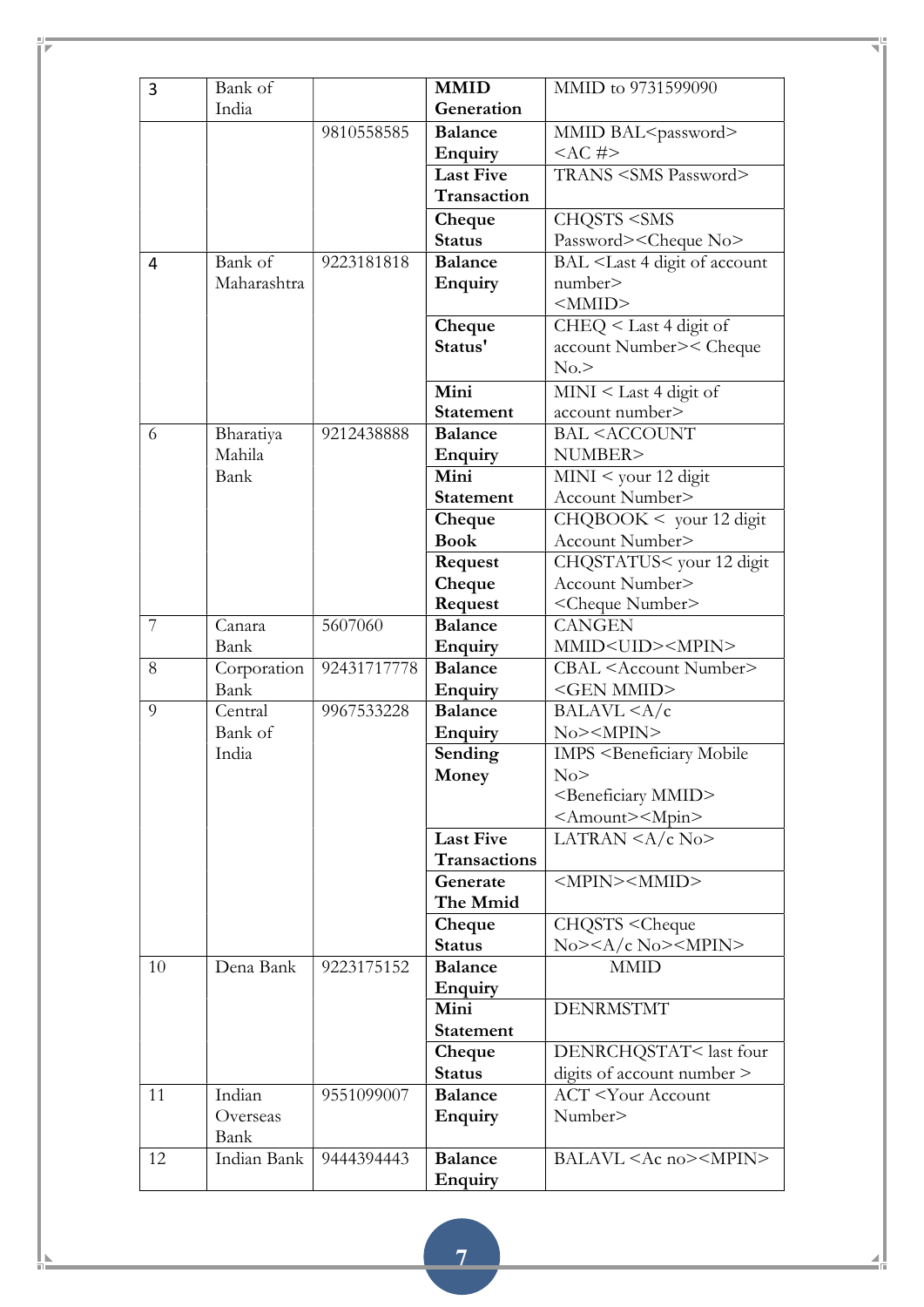|    |                  |            | Last 3              | <b>LATRAN</b> <account< th=""></account<>    |
|----|------------------|------------|---------------------|----------------------------------------------|
|    |                  |            | <b>Transactions</b> | $no$ > <mpin></mpin>                         |
|    |                  |            |                     | LATRAN <mpin> For</mpin>                     |
|    |                  |            |                     | default account                              |
|    |                  |            | Cheque              | $CHQSTS <$ chq no $><$ Ac                    |
|    |                  |            | <b>Status</b>       | no> <mpin> CHQSTS <chq< th=""></chq<></mpin> |
|    |                  |            |                     | $no \geq \leq MPIN \geq$                     |
|    |                  |            | Deposited           | DCHSTS <chq no=""><ac< th=""></ac<></chq>    |
|    |                  |            | Cheque              | no> <mpin> DCHSTS <chq< th=""></chq<></mpin> |
|    |                  |            | <b>Status</b>       | $no$ > <mpin></mpin>                         |
| 13 | <b>IDBI</b> Bank | 9820346920 | <b>Balance</b>      | Bal <customer id<="" th=""></customer>       |
|    |                  |            | <b>Enquiry</b>      | Pin> <account number=""></account>           |
|    |                  |            | Cheque              | Cps <customerid< th=""></customerid<>        |
|    |                  |            | <b>Status</b>       | Pin> <cheque< th=""></cheque<>               |
|    |                  |            |                     | Number> <account< th=""></account<>          |
|    |                  |            |                     | Number>                                      |
|    |                  |            | Fixed               | Fd Customer ID Pin                           |
|    |                  |            | Deposits            | <account number=""></account>                |
|    |                  |            | Enquiry             |                                              |
|    |                  |            | Last 3              | Txn <customerid pin=""></customerid>         |
|    |                  |            | <b>Transactions</b> | <account number=""></account>                |
| 14 | <b>UCO</b> Bank  | 56161      | <b>Balance</b>      | Give missed call to                          |
|    |                  |            | <b>Enquiry</b>      | 09278792787                                  |
| 15 | United           |            | <b>Balance</b>      |                                              |
|    |                  | 56161/     |                     | ubal<13 digit Account                        |
|    | Bank of          | 9223173933 | <b>Enquiry</b>      | number> <password></password>                |
|    | India            |            | Mini                | <b>MMID</b>                                  |
|    |                  |            | <b>Statement</b>    | utran <13 digit Account                      |
|    |                  |            |                     | number> <password></password>                |
|    |                  |            | Cheque              | uchqstat <13 digit Account                   |
|    |                  |            | <b>Status</b>       | number> <cheque< th=""></cheque<>            |
|    |                  |            |                     | Number> <password></password>                |
|    |                  |            | <b>Stop</b>         | uchqstop <cheque< th=""></cheque<>           |
|    |                  |            | Cheque              | Number><13 digit Account                     |
|    |                  |            | <b>Status</b>       | number><06> <password></password>            |
| 16 | Oriental         | 8067205757 | <b>Balance</b>      | <b>ACBAL</b>                                 |
|    | Bank of          |            | Enquiry             |                                              |
|    | Commerce         |            |                     |                                              |
| 17 | Punjab           | 5607040    | <b>Balance</b>      | <b>BAL <account< b=""></account<></b>        |
|    | National         |            | <b>Enquiry</b>      | NUMBER>                                      |
|    | Bank             |            | Mini                | MINSTMT <16 digit A/C                        |
|    |                  |            | <b>Statement</b>    | NUMBER>                                      |
|    |                  |            | Cheque              | Chqinq <cheque< th=""></cheque<>             |
|    |                  |            | <b>Status</b>       | Number> <a c="" number=""></a>               |
|    |                  |            | Inquiry             |                                              |
|    |                  |            | Fund                | Slftrf From $<$ Acc No $>$ To                |
|    |                  |            | Transfer            | <acc num=""> Am</acc>                        |
| 18 | Punjab and       | 9773056161 | <b>Balance</b>      | PBAL <ac#><password></password></ac#>        |
|    | Sind Bank        |            | Enquiry             |                                              |
|    |                  |            |                     |                                              |
|    |                  |            |                     |                                              |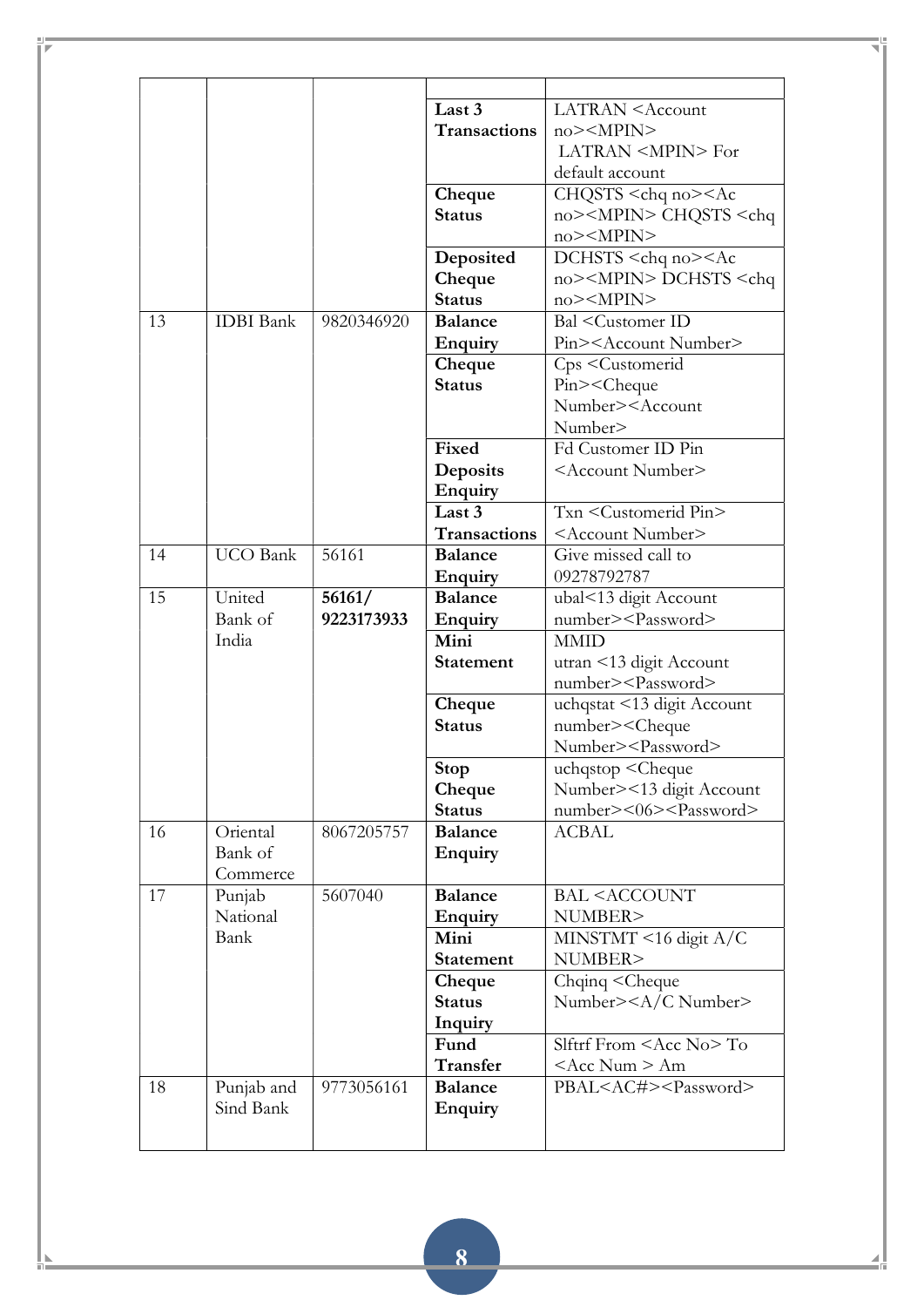|    |                   |             | Last 3                           | PTXN <account-< th=""></account-<>                      |
|----|-------------------|-------------|----------------------------------|---------------------------------------------------------|
|    |                   |             |                                  |                                                         |
|    |                   |             | <b>Transactions</b>              | Number> <sms-banking>-</sms-banking>                    |
|    |                   |             |                                  | <password></password>                                   |
|    |                   |             | Cheque                           | PCHQ <cheque-< th=""></cheque-<>                        |
|    |                   |             | <b>Status</b>                    | Number> <account-< th=""></account-<>                   |
|    |                   |             | Inquiry                          | Number> <sms-banking< th=""></sms-banking<>             |
|    |                   |             |                                  | Password>                                               |
|    |                   |             | Change                           | PPWD <new-< th=""></new-<>                              |
|    |                   |             | Your SMS                         | Password> <old-password></old-password>                 |
|    |                   |             | Password                         |                                                         |
| 19 | <b>State Bank</b> | 9223440000  | <b>Balance</b>                   | <sbal><userid><mpin></mpin></userid></sbal>             |
|    | of India          |             | <b>Enquiry</b>                   |                                                         |
|    |                   |             | Sending                          | MMD < SBI                                               |
|    |                   |             | Money                            |                                                         |
|    |                   |             | Mini                             | <smin><userid><mpin></mpin></userid></smin>             |
|    |                   |             | <b>Statement</b>                 |                                                         |
| 20 | Syndicate         | 9664552255  | <b>Balance</b>                   | SBAL <customer id=""></customer>                        |
|    | Bank              |             | <b>Enquiry</b>                   |                                                         |
| 21 | State Bank        | 9223440000  | <b>Balance</b>                   | MMID <sbt></sbt>                                        |
|    | <b>Of</b>         |             | Enquiry                          |                                                         |
|    | Travancore        |             |                                  |                                                         |
| 22 | State Bank        | 09223766666 | <b>Balance</b>                   | <b>REGSBM <account b="" number<=""></account></b>       |
|    | Of Mysore         |             | <b>Enquiry</b>                   | >                                                       |
| 23 | <b>State Bank</b> | 09223766666 | <b>Balance</b>                   | REGSBP <account< th=""></account<>                      |
|    | Of Patiala        |             |                                  | Number>                                                 |
|    | State Bank        | 9223440000  | <b>Enquiry</b><br><b>Balance</b> |                                                         |
| 24 |                   |             |                                  | Sbal <usr_id><mpin></mpin></usr_id>                     |
|    | Of Bikaner        |             | Enquiry                          |                                                         |
|    | And Jaipur        |             |                                  |                                                         |
| 25 | <b>State Bank</b> | 9223440000  | <b>Balance</b>                   | SBAL <user id=""><mpin></mpin></user>                   |
|    | Of                |             | <b>Enquiry</b>                   |                                                         |
|    | Hyderabad         |             |                                  |                                                         |
| 26 | Union Bank        | 09223173921 | <b>Balance</b>                   | <rimps><mpin></mpin></rimps>                            |
|    | Of India          |             | Enquiry                          | <beneficiary nick<="" th=""></beneficiary>              |
|    |                   |             |                                  | Name> <amount></amount>                                 |
|    |                   |             | Sending                          | <b>IMPS <beneficiary b="" mobile<=""></beneficiary></b> |
|    |                   |             | Money                            | No> <beneficiary< th=""></beneficiary<>                 |
|    |                   |             |                                  | MMID> <amount><mpin></mpin></amount>                    |
|    |                   |             | Mini                             | UMNS <account number=""></account>                      |
|    |                   |             | <b>Statement</b>                 |                                                         |
|    |                   |             | Cheque                           | UCSR <cheque number=""></cheque>                        |
|    |                   |             | <b>Status</b>                    | <account number=""></account>                           |
| 27 | Vijaya Bank       | 9223173922  | <b>Balance</b>                   | <b>MMID</b>                                             |
|    |                   |             | Enquiry                          |                                                         |

# 9 (b) List for Private Sector Banks

|                | Table-4: List of SMS Numbers, KEYWORDs and data input formats of Private |           |             |                                 |  |
|----------------|--------------------------------------------------------------------------|-----------|-------------|---------------------------------|--|
|                | <b>Sector Banks:</b>                                                     |           |             |                                 |  |
| S1.n           | Name of Phone                                                            |           | Name of the | <b>SMS Format (Please leave</b> |  |
| $\overline{0}$ | Private                                                                  | Number/Sh | Transaction | one blank space after the       |  |
|                | Sector                                                                   | ort code  |             | keyword and between the         |  |
|                | Bank                                                                     |           |             | entries)                        |  |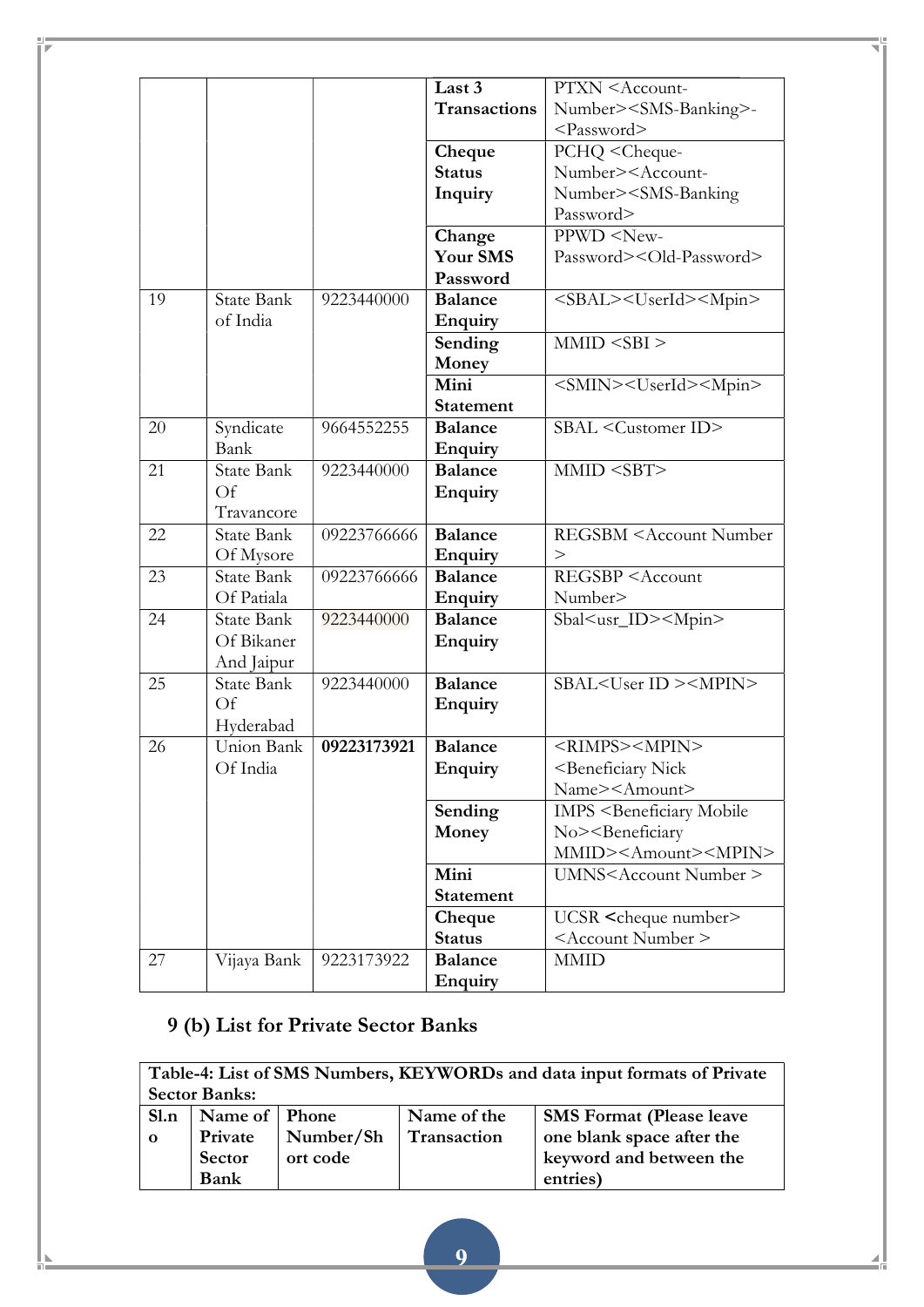| $\mathbf{1}$ | <b>AXIS</b>     | +9197170000 | <b>Balance</b>                  | BAL <account-number></account-number>                    |
|--------------|-----------------|-------------|---------------------------------|----------------------------------------------------------|
|              | <b>Bank Ltd</b> | 02Or        | <b>Enquiry</b>                  |                                                          |
|              |                 | 5676782     | Last 3                          | MINI <account-number></account-number>                   |
|              |                 |             | <b>Transactions</b>             |                                                          |
|              |                 |             | To Download                     | <b>MBANK</b>                                             |
|              |                 |             | <b>Mobile App</b>               |                                                          |
|              |                 |             | To Locate The                   | ATM <pincode></pincode>                                  |
|              |                 |             | <b>Nearest ATM</b>              |                                                          |
|              |                 |             | To Register                     | GREEN <email id=""></email>                              |
|              |                 |             | For E-                          |                                                          |
|              |                 |             | <b>Statement</b>                |                                                          |
|              |                 |             | On-Demand                       | ESTMT <last 5="" digits="" of<="" th=""></last>          |
|              |                 |             | E-Statement                     | Account Number> <from< th=""></from<>                    |
|              |                 |             |                                 | Date> <to date=""> - Dates In</to>                       |
|              |                 |             |                                 | Dd-Mm-Yyyy                                               |
|              |                 |             | <b>Update Email</b>             | UPDATEM <valid email="" id=""></valid>                   |
|              |                 |             | ID                              |                                                          |
|              |                 |             | To Get A                        | CHQBK <last 6="" a="" c<="" digit="" of="" th=""></last> |
|              |                 |             | Cheque Book*                    | No.                                                      |
|              |                 |             | <b>Cheque Status</b>            | CHQST <6 Digit Of Cheque                                 |
|              |                 |             | Enquiry                         | No.> <last 6="" digit="" of="" th="" the<=""></last>     |
|              |                 |             |                                 | $A/C$ No.>                                               |
|              |                 |             | <b>Stop Cheque</b>              | STOPCHQ<6 Digit Of                                       |
|              |                 |             | Request                         | Cheque No.> <last 6="" digit="" of<="" th=""></last>     |
|              |                 |             |                                 | The $A/C$ No.><3 Digit Reason                            |
|              |                 |             |                                 | Code <sub>2</sub>                                        |
|              |                 |             |                                 | Reason Code                                              |
|              |                 |             |                                 | 019 - Cheque Book Lost                                   |
|              |                 |             |                                 | 020 - Cheque Book Mutilated                              |
|              |                 |             |                                 | 021 - Cheque Book Stolen                                 |
|              |                 |             |                                 | 022 - Cheque Forged                                      |
|              |                 |             |                                 | 023 - Cheque Lost                                        |
|              |                 |             |                                 | 018 - Cheque Book Not                                    |
|              |                 |             |                                 | Received                                                 |
|              |                 |             |                                 | 016 - Others                                             |
|              |                 |             |                                 | 017 - Wrong Amount Spelt                                 |
|              |                 |             |                                 | MOBILE < Mobile Number                                   |
|              |                 |             | Prepaid<br>Mobile               | >< Operator Name ><<br>Amount >< Last 6 Digits Of        |
|              |                 |             | Recharge                        | Your Axis Bank Acct No. >                                |
|              |                 |             |                                 |                                                          |
|              |                 |             | Prepaid DTH                     | $DTH <$ Customer $ID <$                                  |
|              |                 |             | Recharge                        | Operator Name >< Amount                                  |
|              |                 |             |                                 | >< Last 6 Digits Of Your Axis                            |
|              |                 |             |                                 | Bank Acct No.>                                           |
|              |                 |             | Prepaid Data                    | DATA <data card="" number<="" th=""></data>              |
|              |                 |             | <b>Card Recharge</b>            | >< Operator >< Amount ><                                 |
|              |                 |             |                                 | Last 6 Digits Of Your Axis                               |
|              |                 |             |                                 | Bank Acct No.>                                           |
|              |                 |             |                                 |                                                          |
|              |                 |             |                                 | <b>MMID</b>                                              |
|              |                 |             | <b>Know Your</b>                |                                                          |
|              |                 |             | <b>MMID</b> (For<br><b>IMPS</b> |                                                          |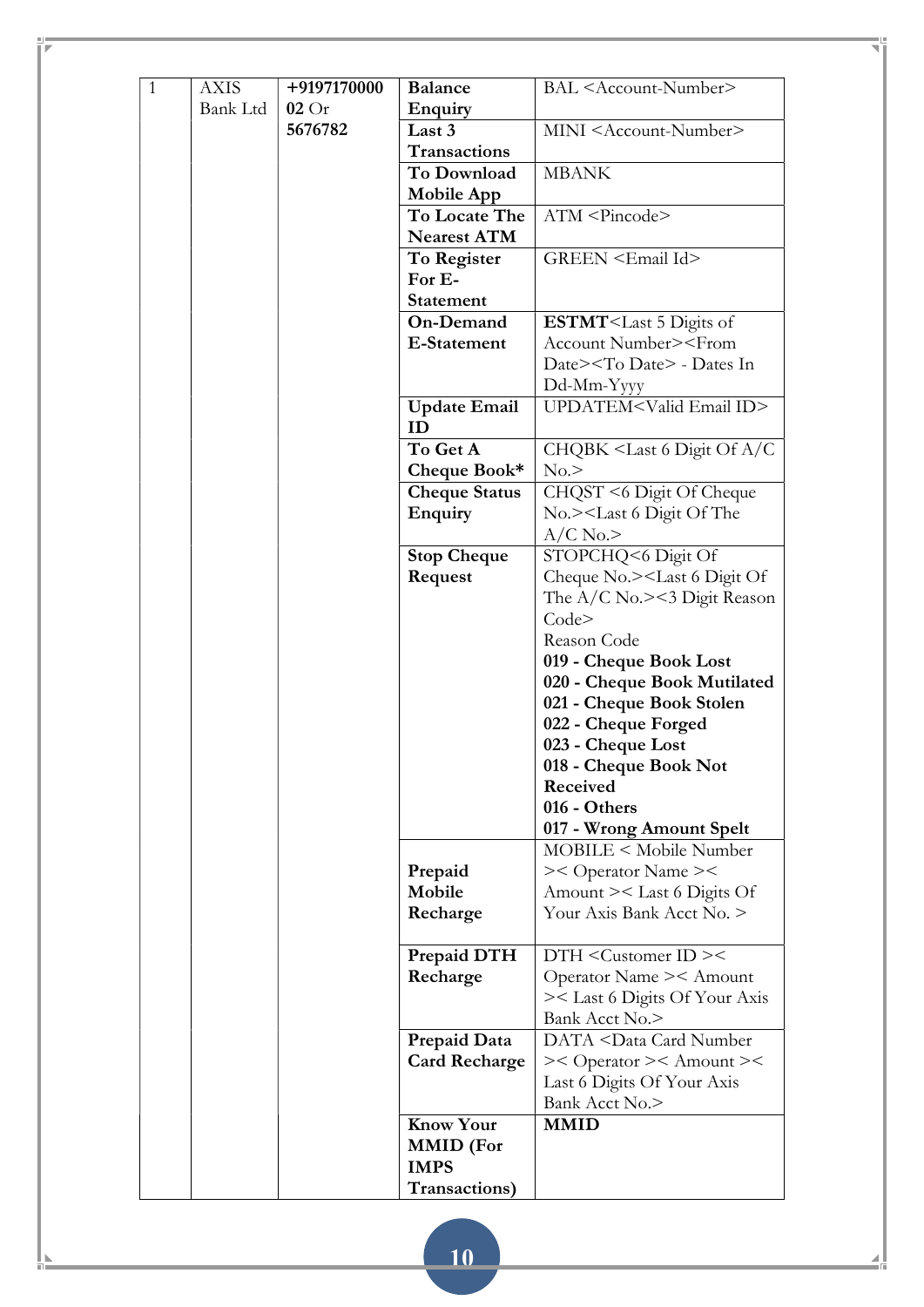|                |         |            | To Link                                 | Aadhaar <aadhaar no.="">AC</aadhaar>                |
|----------------|---------|------------|-----------------------------------------|-----------------------------------------------------|
|                |         |            | Aadhaar No.                             | < Last 6 Digits Of AC No.>                          |
|                |         |            | <b>With Axis</b>                        |                                                     |
|                |         |            | <b>Bank Account</b>                     |                                                     |
|                |         |            | To Know Your                            | For Projected Average Monthly                       |
|                |         |            | Projected                               | Balance SMS: PAMB < Last 6                          |
|                |         |            | Average                                 | Digits Of AC No. $>$                                |
|                |         |            | <b>Balance</b>                          | For Projected Average                               |
|                |         |            |                                         | Quarterly Balance SMS: PAQB                         |
|                |         |            |                                         | $<$ Last 6 Digits Of AC No. $>$                     |
|                |         |            |                                         | For Projected Average Half                          |
|                |         |            |                                         | Yearly Balance SMS: PHAB <                          |
|                |         |            |                                         | Last 6 Digits Of AC No. $>$                         |
|                |         |            | <b>Block Internet</b><br><b>Banking</b> | $Lock < 9$ Digit Cust ID >                          |
| 2              | DCB     | 9821878789 | <b>Check Your</b>                       | <b>BAL</b>                                          |
|                | Bank    |            | <b>Balance</b>                          |                                                     |
|                | Limited |            |                                         |                                                     |
|                |         |            | Get Last 5                              | <b>STMT</b>                                         |
|                |         |            | Transaction                             |                                                     |
|                |         |            | Details                                 |                                                     |
|                |         |            | <b>Request For A</b>                    | <b>CHQBOOK</b>                                      |
|                |         |            | <b>Cheque Book</b>                      |                                                     |
|                |         |            | <b>Check Status</b>                     | STAT <mention cheque="" no.=""></mention>           |
|                |         |            | <b>Of Cheque</b>                        |                                                     |
|                |         |            | <b>Issued By You</b>                    |                                                     |
|                |         |            | <b>Request For</b>                      | STOP <mention cheque="" no.=""></mention>           |
|                |         |            | <b>Stop Cheque</b>                      |                                                     |
|                |         |            | <b>Request Stop</b>                     | <b>STOPRANGE <mention b="" first<=""></mention></b> |
|                |         |            | Payment Of                              | Cheque No.><(Mention Last                           |
|                |         |            | Range Of                                | Cheque No.>                                         |
|                |         |            | <b>Cheques</b>                          |                                                     |
|                |         |            | <b>Get Term</b>                         | TD <mention deposit<="" td="" term=""></mention>    |
|                |         |            | Deposit                                 | No.                                                 |
|                |         |            | Details                                 |                                                     |
|                |         |            | Seek Help On                            | H                                                   |
|                |         |            | <b>DCB SMS</b>                          |                                                     |
|                |         |            | Facility                                |                                                     |
| $\overline{3}$ | Dhanlax | 56161      | Check                                   | DLBBAL <customer id=""></customer>                  |
|                | mi Bank |            | Account                                 |                                                     |
|                | Ltd     |            | <b>Balance</b>                          |                                                     |
|                |         |            | <b>View Last Five</b>                   | DLBTXN <customer id=""></customer>                  |
|                |         |            | Transactions                            |                                                     |
|                |         |            | Request                                 | DLBSMR <customer id=""></customer>                  |
|                |         |            | Transaction                             |                                                     |
|                |         |            | <b>Statement</b>                        |                                                     |
|                |         |            | Change                                  | DLBCPA <customer< td=""></customer<>                |
|                |         |            | Primary                                 | ID> <accountno></accountno>                         |
|                |         |            | Account                                 |                                                     |
|                |         |            |                                         |                                                     |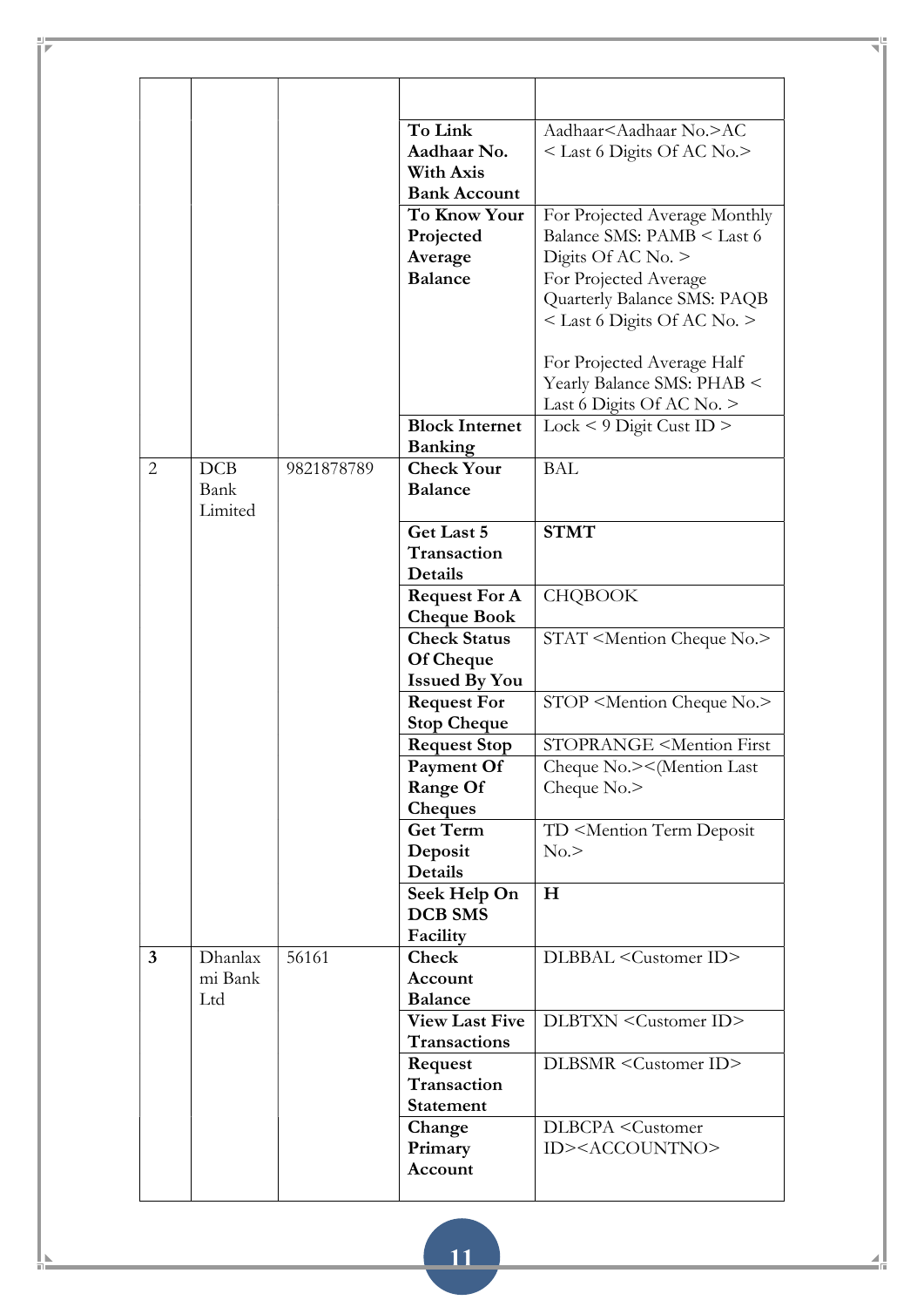|                |                 |            |                          | DLBCBR <customer id=""></customer>                           |
|----------------|-----------------|------------|--------------------------|--------------------------------------------------------------|
|                |                 |            | Request                  |                                                              |
|                |                 |            | <b>Cheque Book</b>       |                                                              |
|                |                 |            | <b>Check Issued</b>      | <b>DLBCSR</b> <customer< th=""></customer<>                  |
|                |                 |            | <b>Cheque Status</b>     | ID> <chqno></chqno>                                          |
|                |                 |            | <b>Stop Cheque</b>       | <b>DLBSCR</b> <customer< th=""></customer<>                  |
|                |                 |            | Request                  | ID> <chqno></chqno>                                          |
|                |                 |            | <b>Get Help For</b>      | <b>DLBHLP</b>                                                |
|                |                 |            | Menu                     |                                                              |
| $\overline{4}$ | <b>ICICI</b>    | 9222208888 | Prepaid                  | MTOPUP <10-Digit Mobile                                      |
|                | <b>Bank Ltd</b> |            | Mobile                   | Number> <operator< th=""></operator<>                        |
|                |                 |            | Recharge                 | Name> <amount><last 6<="" th=""></last></amount>             |
|                |                 |            |                          | Digits Of Your Bank Account                                  |
|                |                 |            |                          | Number>                                                      |
|                |                 |            | <b>DTH</b>               | DTH <subscriber< th=""></subscriber<>                        |
|                |                 |            | Recharge                 | ID> <operator name<="" th=""></operator>                     |
|                |                 |            |                          | > <amount><last 6="" digits="" of<="" th=""></last></amount> |
|                |                 |            |                          | Your Bank Account Number>                                    |
|                |                 |            | Retrieve                 | MMID <last 4="" digits="" of="" th="" your<=""></last>       |
|                |                 |            | <b>MMID</b>              | Account Number>                                              |
|                |                 |            | <b>Balance</b>           | <b>IBAL</b>                                                  |
|                |                 |            |                          |                                                              |
|                |                 |            | <b>Enquiry</b><br>Last 3 | <b>ITRAN</b>                                                 |
|                |                 |            |                          |                                                              |
|                |                 |            | Transactions             |                                                              |
|                |                 |            | <b>Cheque Status</b>     | ICSI <cheque no.=""></cheque>                                |
|                |                 |            | Enquiry                  |                                                              |
|                |                 |            | <b>Stop Cheque</b>       | ISCR <cheque no="">.</cheque>                                |
|                |                 |            | Request                  |                                                              |
|                |                 |            | <b>Cheque Book</b>       | <b>ICBR</b>                                                  |
|                |                 |            | Request                  |                                                              |
|                |                 |            | <b>View</b>              |                                                              |
|                |                 |            | <b>Presented Bills</b>   | IVIEW <biller nickname=""></biller>                          |
|                |                 |            | Holding                  | $IBALD <$ Last 8 Digits Of                                   |
|                |                 |            | <b>Enquiry</b>           | Account number>                                              |
|                |                 |            | Transaction              | ITRAND>< Please Enter The                                    |
|                |                 |            | <b>Status</b>            | Document Type And Slip                                       |
|                |                 |            |                          | Number>                                                      |
|                |                 |            | <b>Bill Enquiry</b>      | IBILLD <last 8="" digits="" of<="" th=""></last>             |
|                |                 |            |                          | Account>                                                     |
|                |                 |            | <b>ISIN Enquiry</b>      | <b>ISIND <please any<="" b="" enter=""></please></b>         |
|                |                 |            |                          | Scrip Descriptor>                                            |
|                |                 |            | Amortization             | IAMT<16 Digits of Loan                                       |
|                |                 |            | Schedule                 | Account Number>                                              |
|                |                 |            | <b>Income Tax</b>        | IITP<16 Digits of Loan                                       |
|                |                 |            | Certificate              | Account Number>                                              |
|                |                 |            | Provisional              |                                                              |
|                |                 |            | <b>Income Tax</b>        |                                                              |
|                |                 |            | Certificate              | IITF<16 Digits of Loan<br>Account Number>                    |
|                |                 |            |                          |                                                              |
|                |                 |            | Final                    |                                                              |
|                |                 |            | Rescheduleme             | IRSL<16 Digits of Loan                                       |
|                |                 |            | nt Letter                | Account Number>                                              |
|                |                 |            | <b>Reset Letter</b>      | IRTL<16 Digits of Loan                                       |
|                |                 |            |                          | Account Number>                                              |
|                |                 |            |                          |                                                              |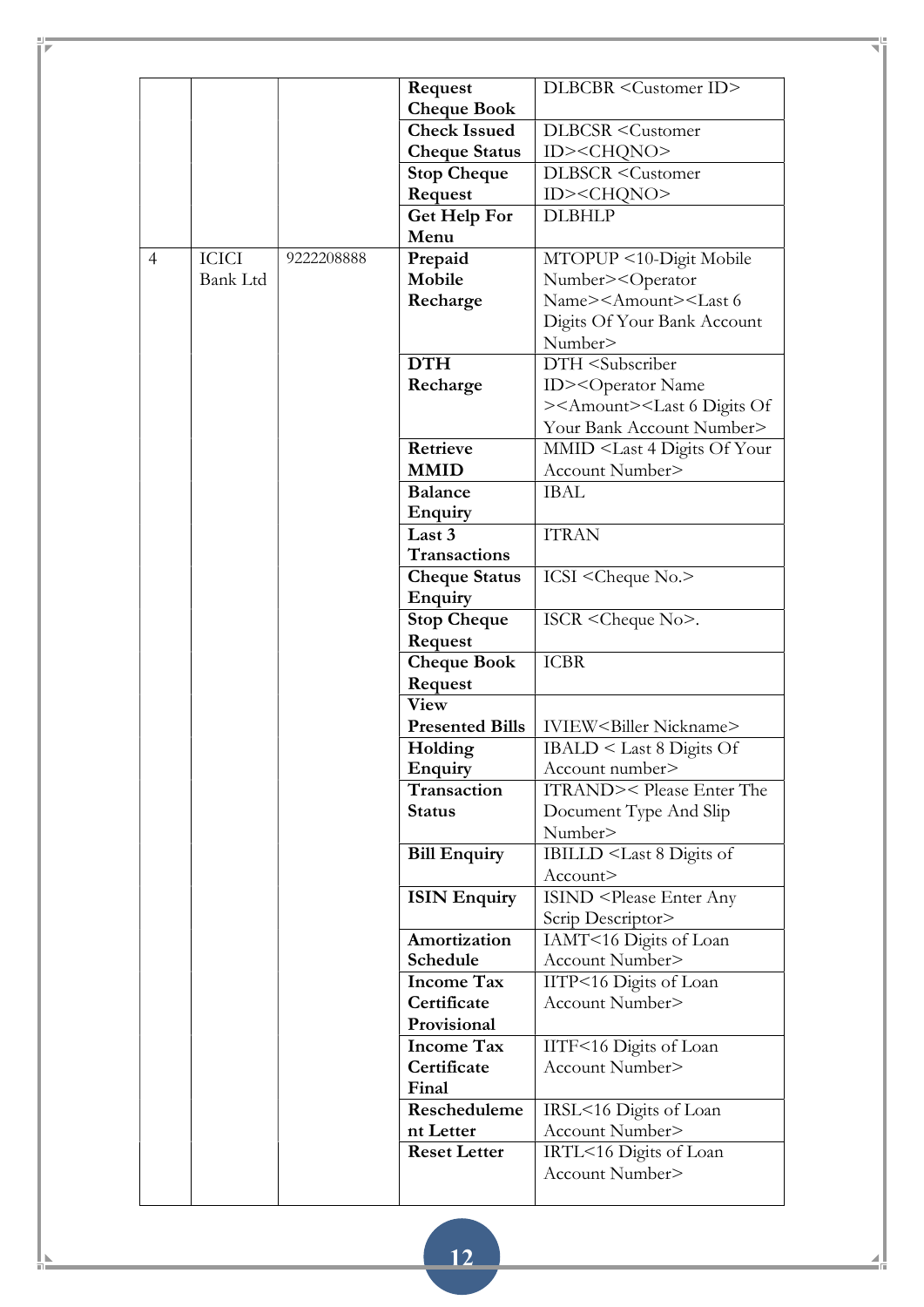|   |            |            | Loan                   | ILAC<16 Digits of Loan                                  |
|---|------------|------------|------------------------|---------------------------------------------------------|
|   |            |            | Agreement              | Account Number>                                         |
|   |            |            | Copy                   |                                                         |
|   |            |            | Interest               | IINT<16 Digits of Loan                                  |
|   |            |            | Certificate            | Account Number>                                         |
|   |            |            | Welcome                | IWEL<16 Digits of Loan                                  |
|   |            |            | Letter                 | Account Number>                                         |
|   |            |            | <b>Status of</b>       | SR <service number="" request=""></service>             |
|   |            |            | Service                |                                                         |
|   |            |            | Request                |                                                         |
|   |            |            | Raised                 |                                                         |
|   |            |            | Generate               | Sms MMID <last 4="" digits="" of<="" th=""></last>      |
|   |            |            | <b>MMID</b>            | Your Account Number>                                    |
|   |            |            |                        |                                                         |
| 5 | Indusind   | 9212299955 | Check                  | <b>BAL</b>                                              |
|   | Bank       |            | Account                |                                                         |
|   | Ltd.       |            | <b>Balance</b>         |                                                         |
|   |            |            | <b>Check Last 3</b>    | <b>MINI</b>                                             |
|   |            |            | <b>Transactions</b>    |                                                         |
|   |            |            | Recharge               | MYREC <recharge< th=""></recharge<>                     |
|   |            |            | Own-Mobile             | AMOUNT> <last 4="" digits="" of<="" th=""></last>       |
|   |            |            | Number*                | Debit Card>                                             |
|   |            |            | Recharge               | MOB<10-DIGIT MOBILE                                     |
|   |            |            | <b>Other Mobile</b>    | NO> <telecom< th=""></telecom<>                         |
|   |            |            | Number                 | <b>OPERATOR</b>                                         |
|   |            |            |                        | NAME> <recharge< th=""></recharge<>                     |
|   |            |            |                        | AMT> <last 4="" debit<="" digits="" of="" th=""></last> |
|   |            |            |                        | Card                                                    |
|   |            |            |                        |                                                         |
|   |            |            | Recharge<br><b>DTH</b> | DTH <subscriber< th=""></subscriber<>                   |
|   |            |            |                        | <b>ID&gt;<operator< b=""></operator<></b>               |
|   |            |            | Connection             | NAME> <recharge< th=""></recharge<>                     |
|   |            |            |                        | AMT> <last 4="" debit<="" digits="" of="" th=""></last> |
|   |            |            |                        | Card                                                    |
|   |            |            | Generate               | <b>GETMMID</b>                                          |
|   |            |            | <b>MMID</b>            |                                                         |
| 6 | <b>ING</b> | 9971056767 | <b>Balance</b>         | <b>BAL</b>                                              |
|   | Vysya      | Or 5676788 | Inquiry                |                                                         |
|   | Bank       |            | Last 3                 | TXN <last 4="" digits="" of<="" th=""></last>           |
|   | Ltd/       |            | Transactions           | Account Number>                                         |
|   | Kotak      |            | Last 3 Months          | STMT <last 4="" digits="" of<="" th=""></last>          |
|   | Mahindra   |            | <b>Statement On</b>    | Account Number>                                         |
|   | Bank       |            | Email                  |                                                         |
|   | Ltd        |            | <b>Statement On</b>    | STMT <last 4="" digits="" of<="" th=""></last>          |
|   |            |            | <b>Email For A</b>     | Account Number> <first 3<="" th=""></first>             |
|   |            |            | Particular             | Letters Of The Month>                                   |
|   |            |            | Month In The           |                                                         |
|   |            |            |                        |                                                         |
|   |            |            | Current                |                                                         |
|   |            |            | <b>Financial Year</b>  |                                                         |
|   |            |            | <b>Statement On</b>    | STMT <last 4="" digits="" of<="" th=""></last>          |
|   |            |            | <b>Email For Any</b>   | Account Number> <for start<="" th=""></for>             |
|   |            |            | Particular             | Period. First 3 Letters Of The                          |
|   |            |            | Period                 | Month Followed By Last 2                                |
|   |            |            |                        | Digits Of The Year>< For End                            |
|   |            |            |                        | Period. First 3 Letters Of The                          |
|   |            |            |                        |                                                         |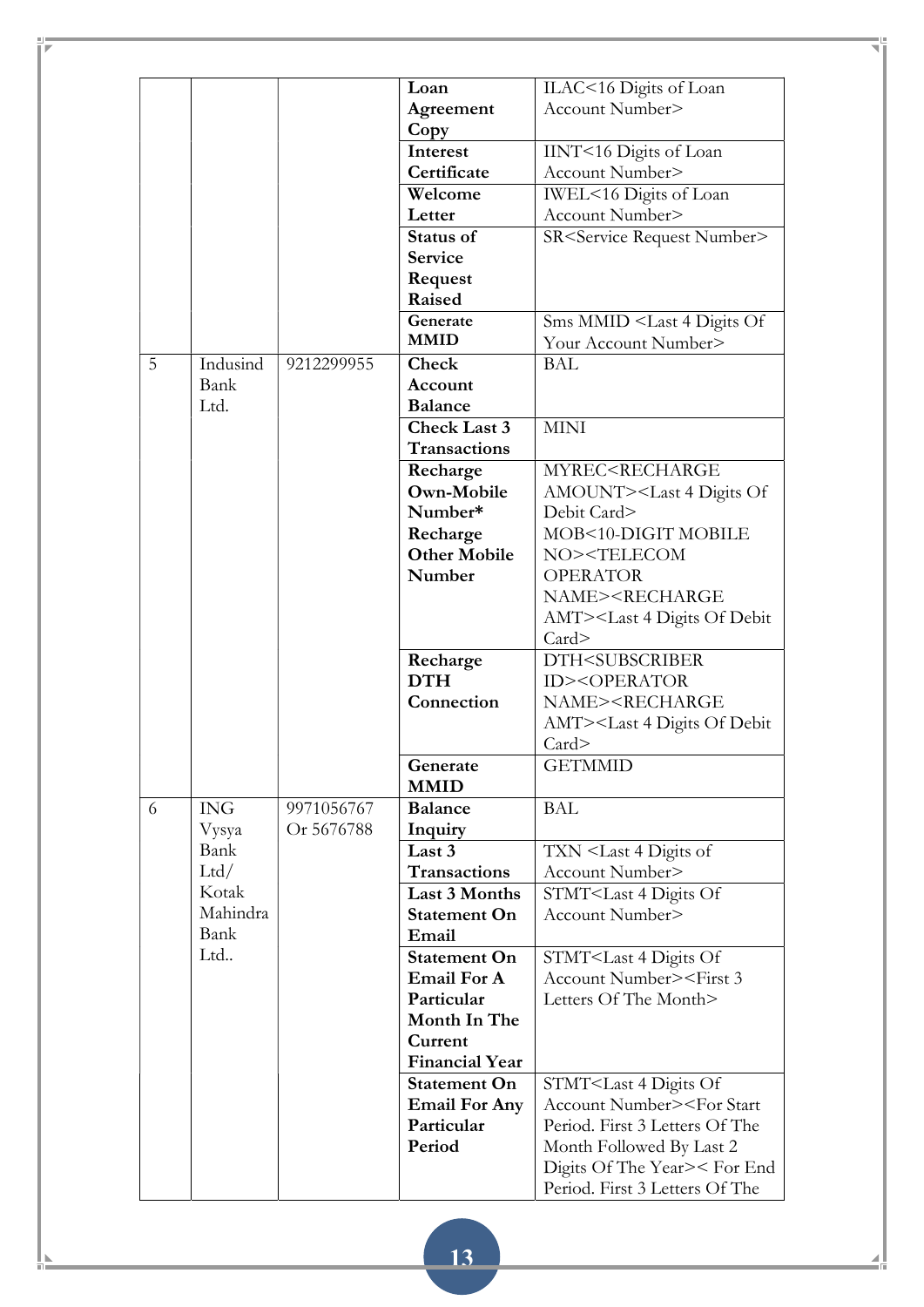|   |          |            |                      | Month Followed By Last 2                            |
|---|----------|------------|----------------------|-----------------------------------------------------|
|   |          |            |                      | Digits Of The Year>                                 |
|   |          |            | <b>Cheque Status</b> | CHQSTATUS <last 4="" digits<="" th=""></last>       |
|   |          |            | Inquiry              | Of Account Number><6 Digit                          |
|   |          |            |                      | Cheque No>                                          |
|   |          |            | New Cheque           | CHQBOOK <last 4="" digits="" of<="" th=""></last>   |
|   |          |            | <b>Book Request</b>  | Account Number>                                     |
|   |          |            |                      | <b>MOBILE</b>                                       |
|   |          |            | Mobile App           |                                                     |
|   |          |            | Download             |                                                     |
|   |          |            |                      | <b>CRN</b>                                          |
|   |          |            | <b>Get My CRN</b>    |                                                     |
|   |          |            | (Customer            |                                                     |
|   |          |            | Relationship         |                                                     |
|   |          |            | Number)              |                                                     |
|   |          |            | <b>Link Your</b>     | AADHAAR<12-Digit Aadhaar                            |
|   |          |            | <b>AADHAAR</b>       | Number> <last 4="" digits="" of<="" th=""></last>   |
|   |          |            | To Your              | Account Number>                                     |
|   |          |            | Account              |                                                     |
| 7 | Karnatak | 9880654321 | Account              | $KBAL <$ Password> $\leq$ A/C                       |
|   | a Bank   |            | <b>Balance</b>       | Number > Or 'KBAL                                   |
|   | Ltd.     |            | Inquiry              | Password' - For Primary A/C                         |
|   |          |            |                      | Balance                                             |
|   |          |            | Last 5               | KTRN <password><a c<="" th=""></a></password>       |
|   |          |            | Transactions         | No                                                  |
|   |          |            | In Your              |                                                     |
|   |          |            | Account              |                                                     |
|   |          |            | <b>Change SMS</b>    | KPWD <present password="">&lt;</present>            |
|   |          |            | Password             | New Password>                                       |
|   |          |            |                      |                                                     |
|   |          |            | Suspend              | KSUS <password></password>                          |
|   |          |            | <b>Yourself From</b> |                                                     |
|   |          |            |                      |                                                     |
|   |          |            | <b>SMS Banking</b>   |                                                     |
| 8 | RBL      | 9223366333 | Registration         | REG <complete customer<="" th=""></complete>        |
|   | Bank.    |            | for SMS              | ID                                                  |
|   |          |            | <b>Banking</b>       |                                                     |
|   |          |            | De-                  | DEREG <complete customer<="" th=""></complete>      |
|   |          |            | Registration         | ID                                                  |
|   |          |            | On SMS               |                                                     |
|   |          |            | <b>Banking</b>       |                                                     |
|   |          |            | <b>Change Of</b>     | <b>SET <complete b="" customer<=""></complete></b>  |
|   |          |            | Primary              | ID> <complete account<="" th=""></complete>         |
|   |          |            | Account              | Number>                                             |
|   |          |            | <b>Balance</b>       | <b>BAL</b> <complete customer<="" th=""></complete> |
|   |          |            | <b>Request CASA</b>  | ID                                                  |
|   |          |            | (1)                  |                                                     |
|   |          |            | <b>Balance</b>       | <b>BAL</b> <complete customer<="" th=""></complete> |
|   |          |            | <b>Request CASA</b>  | ID> <complete account<="" th=""></complete>         |
|   |          |            | (2)                  | Number>                                             |
|   |          |            | FD Enquiry           | FDINQ <complete customer<="" th=""></complete>      |
|   |          |            |                      | ID                                                  |
|   |          |            | (1)                  |                                                     |
|   |          |            |                      |                                                     |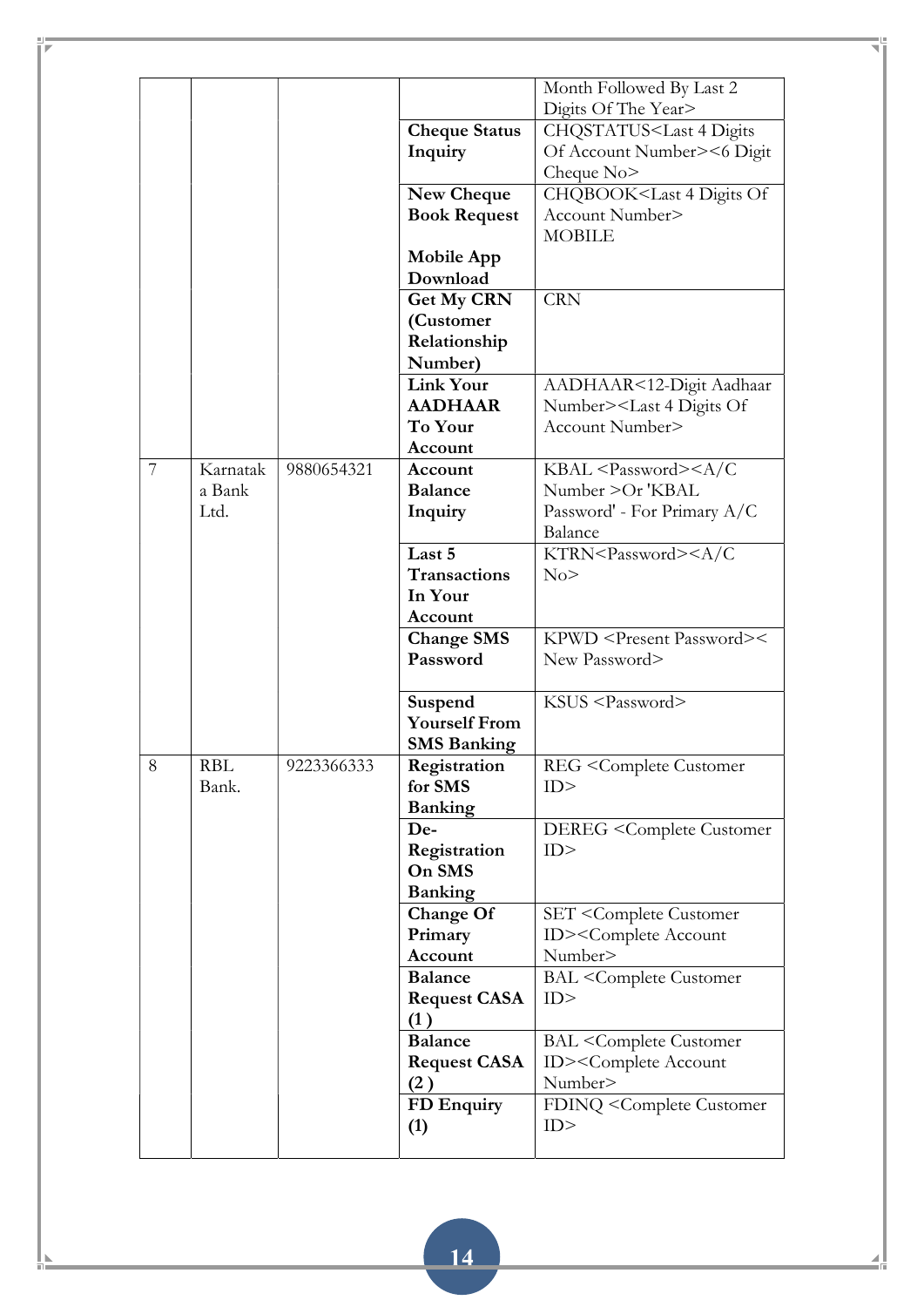|    |                                         |                             | FD Enquiry           | FDINQ <complete customer<="" th=""></complete>     |
|----|-----------------------------------------|-----------------------------|----------------------|----------------------------------------------------|
|    |                                         |                             | (2)                  | ID>< Complete Fixed Deposit                        |
|    |                                         |                             |                      | Number>                                            |
|    |                                         |                             | <b>Loan Balance</b>  | LOANINQ <complete< th=""></complete<>              |
|    |                                         |                             | Enquiry (1)          | Customer ID>                                       |
|    |                                         |                             | <b>Loan Balance</b>  | LOANINQ <complete< th=""></complete<>              |
|    |                                         |                             | Enquiry (2)          | Customer                                           |
|    |                                         |                             | Last 5               | <b>TXN <complete b="" customer<=""></complete></b> |
|    |                                         |                             | Transactions         | ID                                                 |
|    |                                         |                             | CASA(1)              |                                                    |
|    |                                         |                             | Last 5               | <b>TXN <complete b="" customer<=""></complete></b> |
|    |                                         |                             | <b>Transactions</b>  | ID > A                                             |
|    |                                         |                             | CASA(2)              |                                                    |
|    |                                         |                             | <b>Cheque Status</b> | CHQSTA <complete< th=""></complete<>               |
|    |                                         |                             | <b>Enquiry</b>       | Customer ID> <complete< th=""></complete<>         |
|    |                                         |                             |                      | Account Number> <complete< th=""></complete<>      |
|    |                                         |                             |                      | Cheque Number>                                     |
|    |                                         |                             | New ATM Pin          | PIN < Last 4 Digit Of Card                         |
|    |                                         |                             | Generation           | Number> <complete< th=""></complete<>              |
|    |                                         |                             |                      | Customer ID>P                                      |
|    |                                         |                             | Temporary            | TBLOCK < Last 4 Digit Of                           |
|    |                                         |                             | <b>Blocking Of</b>   | Card Number> <customer< th=""></customer<>         |
|    |                                         |                             | Card                 | ID                                                 |
|    |                                         |                             | <b>Unblocking Of</b> | UBLOCK < Last 4 Digit Of                           |
|    |                                         |                             | Temporary            | Card Number> <complete< th=""></complete<>         |
|    |                                         |                             | Card                 | Customer ID>                                       |
|    |                                         |                             | Permanent            | BLOCK < Last 4 Digit Of                            |
|    |                                         |                             | <b>Blocking Of</b>   | Card Number> <complete< th=""></complete<>         |
|    |                                         |                             | Card                 | Customer ID>                                       |
|    |                                         |                             | Help                 | <b>HELP</b>                                        |
|    |                                         |                             | Command              |                                                    |
| 9  | Tamilnad<br>Mercantil<br>e Bank<br>Ltd. | 91984246146<br>$\mathbf{1}$ |                      | Customer Care Number                               |
| 10 | The                                     | 9895923000                  | <b>Check</b>         | BAL <account _no=""></account>                     |
|    | Catholic                                |                             | Account              |                                                    |
|    | Syrian                                  |                             | <b>Balance</b>       |                                                    |
|    | Bank                                    |                             | <b>View Last</b>     | TRAN <account no=""></account>                     |
|    | Ltd.                                    |                             | Three                |                                                    |
|    |                                         |                             | <b>Transactions</b>  |                                                    |
|    |                                         |                             | <b>View Last</b>     | MAIL <account no=""></account>                     |
|    |                                         |                             | <b>Transactions</b>  |                                                    |
|    |                                         |                             | Get Help For         | <b>HELP</b>                                        |
|    |                                         |                             | <b>SMS Banking</b>   |                                                    |
|    |                                         |                             | <b>Get Bank</b>      | <b>ABOUT</b>                                       |
|    |                                         |                             | Details              |                                                    |
| 11 | The                                     | 9895088888                  | <b>Balance</b>       | <b>BAL</b> <account number=""></account>           |
|    | Federal                                 | $(OR)$ 567676               | Enquiry              |                                                    |
|    | Bank                                    | 2                           | Mini                 | TXN <account number=""></account>                  |
|    | Ltd.                                    |                             | <b>Statement</b>     |                                                    |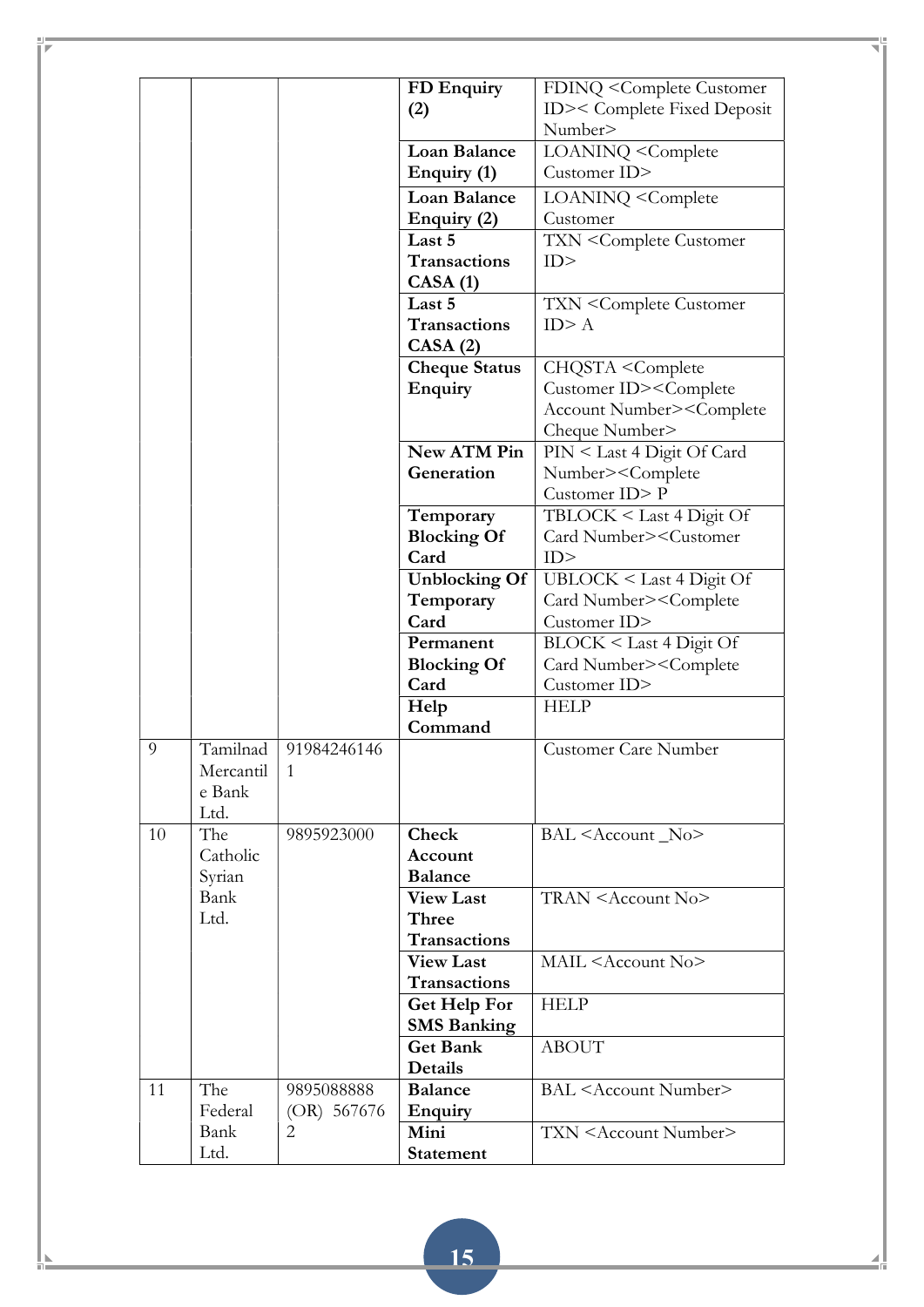|    |                            |            | <b>Cheque Status</b>                  | CPS <account< th=""></account<>                             |
|----|----------------------------|------------|---------------------------------------|-------------------------------------------------------------|
|    |                            |            | Enquiry                               | Number> <cheque></cheque>                                   |
|    |                            |            | <b>Cheque Book</b>                    | $CBR <$ Myaccount>                                          |
|    |                            |            | Request                               |                                                             |
|    |                            |            | <b>Know Your</b>                      | <b>MMID</b>                                                 |
|    |                            |            | <b>MMID</b>                           |                                                             |
|    |                            |            | <b>ATM</b> Locator                    | $AL <$ Pincode>                                             |
|    |                            |            | <b>Branch</b>                         | BL <pincode></pincode>                                      |
|    |                            |            | Locator                               |                                                             |
| 12 | The<br><b>HDFC</b><br>Bank | 5676700312 | <b>Balance</b><br><b>Enquiry</b>      | Bal $\le$ Last 5 Digit A/C No.>                             |
|    | Ltd.                       |            | Mini<br><b>Statement</b>              | Txn <last 5="" a="" c="" digit="" no.=""></last>            |
|    |                            |            | (Last 3 Txn                           |                                                             |
|    |                            |            | Detail On                             |                                                             |
|    |                            |            |                                       |                                                             |
|    |                            |            | Sms)                                  |                                                             |
|    |                            |            | <b>Cheque Book</b><br>Request         | Chq <last 5="" a="" c="" digit="" no.=""></last>            |
|    |                            |            | Account                               | Stm <last 5="" a="" c="" digit="" no.=""></last>            |
|    |                            |            | <b>Statement</b>                      |                                                             |
|    |                            |            | <b>Stop Cheque</b>                    | Stp <6 Digit Chq No.> <last 5<="" th=""></last>             |
|    |                            |            | Payment                               | Digit $A/C$ No.>                                            |
|    |                            |            | Cheque                                | Cst <6 Digit Chq No.> <last 5<="" th=""></last>             |
|    |                            |            | Payment                               | Digit $A/C$ No.>                                            |
|    |                            |            | <b>Status</b>                         |                                                             |
|    |                            |            | <b>ATM</b>                            | SMS ATM <pin code=""></pin>                                 |
|    |                            |            |                                       |                                                             |
| 13 | The<br>Karur               | 56161      | To Register<br>For                    | <b>KVBREG</b>                                               |
|    |                            |            | KVB@Mobile                            |                                                             |
|    | Vysya<br>Bank              |            |                                       | <b>KVBBAL</b>                                               |
|    | Ltd.                       |            | <b>Balance</b>                        |                                                             |
|    |                            |            | <b>Enquiry</b><br>Transaction         |                                                             |
|    |                            |            | Enquiry                               | <b>KVBTXN</b>                                               |
|    |                            |            | <b>Request For A</b>                  | <b>KVBCHR</b>                                               |
|    |                            |            | New Cheque                            |                                                             |
|    |                            |            | <b>Book</b>                           |                                                             |
|    |                            |            | <b>Cheque Status</b>                  | <b>KVBCHQ</b>                                               |
|    |                            |            |                                       |                                                             |
|    |                            |            | Enquiry                               | <b>KVBCHS</b>                                               |
|    |                            |            | <b>Request To</b>                     |                                                             |
|    |                            |            | <b>Stop The</b>                       |                                                             |
|    |                            |            | Payment Of A<br>Cheque                |                                                             |
|    |                            |            |                                       |                                                             |
|    |                            |            | <b>Term Deposit</b><br><b>Enquiry</b> | <b>KVBTDQ</b>                                               |
|    |                            |            | To Change                             | <b>KVBACC</b>                                               |
|    |                            |            | Default A/C.                          |                                                             |
|    |                            |            | Number                                |                                                             |
| 14 | The                        | 9282441155 | <b>Register For</b>                   | <b>LVB</b>                                                  |
|    |                            |            |                                       |                                                             |
|    |                            |            |                                       |                                                             |
|    | Lakshmi<br>Vilas           |            | <b>SMS Banking</b><br>Service         | <reg><customer_id><acc.<br>No</acc.<br></customer_id></reg> |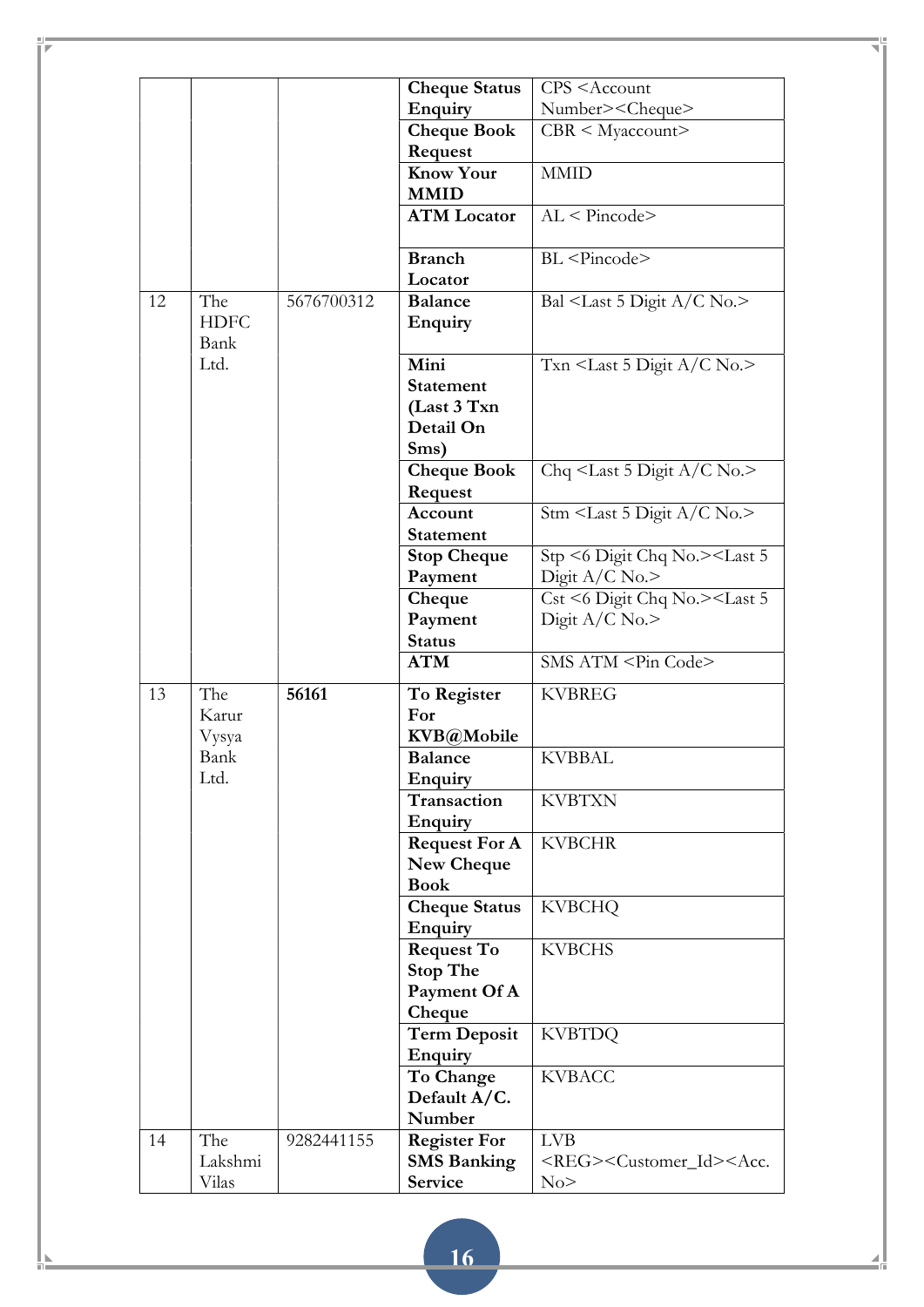|    | Bank     |             |                      |                                                             |
|----|----------|-------------|----------------------|-------------------------------------------------------------|
|    | Ltd.     |             | Change               | <b>LVB</b>                                                  |
|    |          |             | Default CASA         | <acc><customer_id><acc.< th=""></acc.<></customer_id></acc> |
|    |          |             | Account              | No                                                          |
|    |          |             | Check                | LVBBAL <customer_id></customer_id>                          |
|    |          |             | <b>Balance Of</b>    |                                                             |
|    |          |             | <b>CASA</b>          |                                                             |
|    |          |             | Account              |                                                             |
|    |          |             | Check                | <b>LVB BAL</b>                                              |
|    |          |             | <b>Balance Of</b>    | <customer_id><acc.no></acc.no></customer_id>                |
|    |          |             | <b>CASA</b>          |                                                             |
|    |          |             | <b>Account With</b>  |                                                             |
|    |          |             | <b>Customer ID</b>   |                                                             |
|    |          |             | <b>Get Term</b>      | LVB TDQ <customer_id></customer_id>                         |
|    |          |             | Deposit              |                                                             |
|    |          |             | Account              |                                                             |
|    |          |             | Details              |                                                             |
|    |          |             | <b>Check Issued</b>  | LVB CHQ                                                     |
|    |          |             | <b>Cheque Status</b> | <customer_id><cheque no=""></cheque></customer_id>          |
|    |          |             | <b>View Default</b>  | LVB TXN <customer id=""></customer>                         |
|    |          |             | Account              |                                                             |
|    |          |             | Transactions         |                                                             |
|    |          |             |                      | <b>LVB TXN</b>                                              |
|    |          |             | <b>View Other</b>    |                                                             |
|    |          |             | Account              | <customer_id><acc.no></acc.no></customer_id>                |
|    |          |             | <b>Transactions</b>  |                                                             |
|    |          |             | <b>Disable SMS</b>   | LVB DEL <customer_id></customer_id>                         |
|    |          |             | <b>Banking</b>       |                                                             |
| 15 | The      | 56363       | <b>Balance</b>       | NTBL <bal></bal>                                            |
|    | Nainital |             | <b>Enquiry</b>       | <last 13="" account<="" digit="" of="" th=""></last>        |
|    | Bank     |             |                      | No                                                          |
|    | Ltd.     |             | Last 5               | NTBL <trn><last 13="" digit<="" th=""></last></trn>         |
|    |          |             | <b>Transactions</b>  | Of Account $No$ >                                           |
|    |          |             | <b>Cheque Status</b> | NTBL <chq><last 13="" digit<="" th=""></last></chq>         |
|    |          |             |                      | Of Account No >                                             |
|    |          |             | Loan $A/C$           | NTBL <lnb><account no=""></account></lnb>                   |
|    |          |             | <b>Balance</b>       |                                                             |
|    |          |             | <b>Enquiry</b>       |                                                             |
|    |          |             | Last 5               | NTBL <lnt><account no=""></account></lnt>                   |
|    |          |             | <b>Transactions</b>  |                                                             |
|    |          |             | In Loan A/C          |                                                             |
|    |          |             | <b>ATM Block</b>     | NTBL <atmblock><last< th=""></last<></atmblock>             |
|    |          |             |                      | 13 Digit Of Account No >                                    |
| 16 | The      | 9840 777222 | <b>Balance In</b>    | BAL <account number=""></account>                           |
|    | South    |             | Any Of His           |                                                             |
|    | Indian   |             | SB/CA/CC/            |                                                             |
|    | Bank     |             | <b>OD</b>            |                                                             |
|    | Ltd.     |             | Account/S            |                                                             |
|    |          |             | <b>Last Five</b>     | TRN <account number=""></account>                           |
|    |          |             | <b>Transactions</b>  |                                                             |
|    |          |             | In Any Of His        |                                                             |
|    |          |             | SB/CA/CC/            |                                                             |
|    |          |             | <b>OD</b> Accounts   |                                                             |
|    |          |             |                      |                                                             |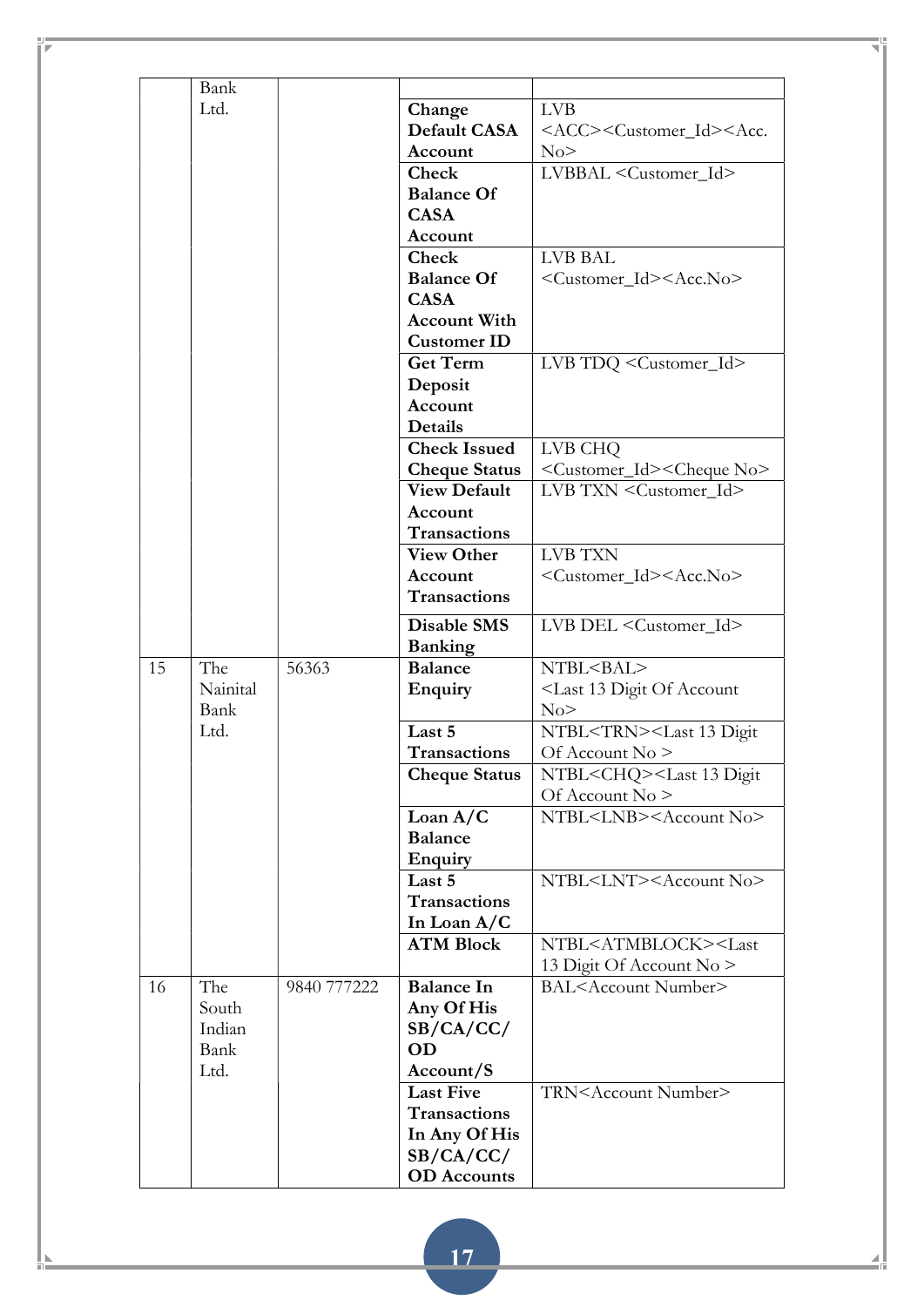|    |                  |            | <b>Status Of A</b><br>Cheque<br>To Change<br><b>His Mobile</b><br><b>Banking PIN</b>     | CSI <pin><last 6="" cheque<br="" digit="">no<sub>2</sub><br/>Pin<old pin="">&lt; New<br/>Preferred PIN &gt;</old></last></pin> |
|----|------------------|------------|------------------------------------------------------------------------------------------|--------------------------------------------------------------------------------------------------------------------------------|
|    |                  |            | <b>To Disable</b><br><b>His SIB</b><br>Mobile<br><b>Service</b><br>Temporarily.          | DIS < PIN                                                                                                                      |
|    |                  |            | To Re-Enable<br>His SIB<br>Mobile<br>Service                                             | ENA <pin></pin>                                                                                                                |
|    |                  |            | Locate<br><b>Nearest SIB</b><br><b>Atms Based</b><br><b>On Postal</b><br><b>PIN Code</b> | $ATM < 4$ Digit PIN<br>(Password) Of The SMS<br>Banking Customer, >< 6 Digit<br>PIN CODE Of The Area<br>Required               |
| 17 | Yes Bank<br>Ltd. | 9840909000 | Mobile<br>Registration<br>Account<br><b>Balance</b><br>Inquiry                           | YESREG <customer id=""><br/>YESBAL &lt; Customer ID&gt;</customer>                                                             |
|    |                  |            | Last 5<br><b>Transactions</b><br>In The<br>Account                                       | YESTXN < Customer ID>                                                                                                          |
|    |                  |            | <b>Cheque Status</b><br>Inquiry                                                          | $YESCST <$ Customer<br>ID $><$ Cheque No. $>$                                                                                  |
|    |                  |            | <b>Stop Cheque</b><br>Request<br>Chequebook                                              | <b>YESSTP &lt; Customer</b><br>$ID$ >< $Cheque$ No.><br>YESCHQ < Customer ID>                                                  |
|    |                  |            | Request<br>Details Of<br>Fixed<br>Deposits<br>Linked To                                  | YESFDQ < Customer ID>                                                                                                          |
|    |                  |            | The Account<br><b>Request For</b><br>An Account<br><b>Statement</b>                      | YESSTM < Customer ID>                                                                                                          |
|    |                  |            | List Of All<br>Above<br>Supported<br><b>Requests</b>                                     | YESHLP < Customer ID>                                                                                                          |
|    |                  |            |                                                                                          |                                                                                                                                |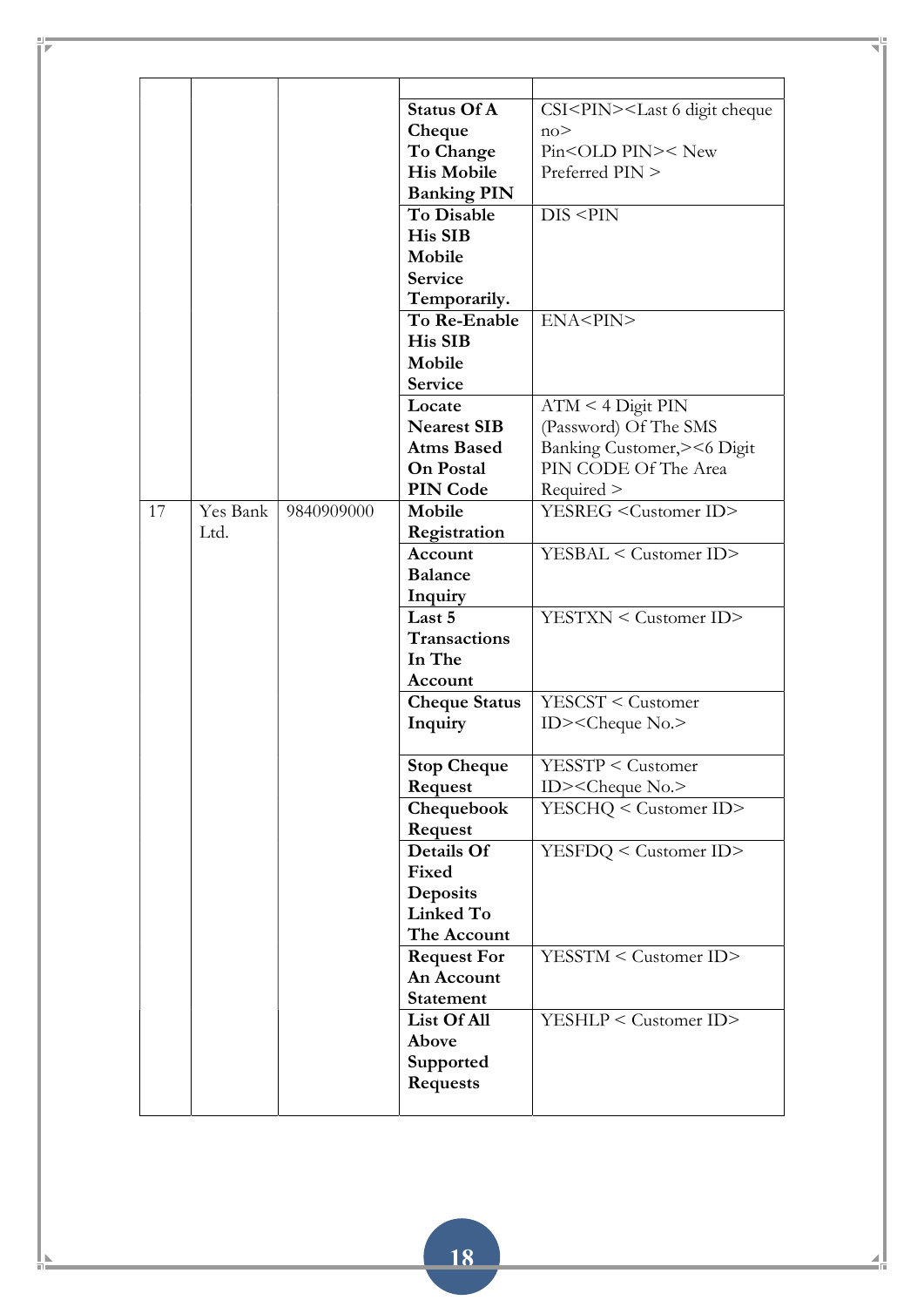|                | Table-5: List of Common SMS Keywords and input data format |                        |                  |                                                   |  |  |  |
|----------------|------------------------------------------------------------|------------------------|------------------|---------------------------------------------------|--|--|--|
| Sl.no          | Purpose                                                    | <b>Query Menu</b>      | <b>Key Words</b> | Data Input, if any                                |  |  |  |
| $\mathbf{1}$   | To know the present                                        | <b>Balance Enquiry</b> | <b>BAL</b>       |                                                   |  |  |  |
|                | balance amount in the                                      |                        |                  |                                                   |  |  |  |
|                | account                                                    |                        |                  |                                                   |  |  |  |
| $\overline{2}$ | To know the last 3                                         | Mini Statement         | <b>MINI</b>      |                                                   |  |  |  |
|                | transactions<br>the<br>in                                  |                        |                  |                                                   |  |  |  |
|                | account                                                    |                        |                  |                                                   |  |  |  |
| 3              | To know transactions                                       | Transactions           | <b>TRANS</b>     | <start date=""><end date=""></end></start>        |  |  |  |
|                | over a specific period                                     | During a period        |                  |                                                   |  |  |  |
| $\overline{4}$ | To show or generate                                        | Show<br>MMID           | <b>MMID</b>      |                                                   |  |  |  |
|                | Mobile<br>Money<br>the                                     | Generate               |                  |                                                   |  |  |  |
|                | Identifier (MMID)                                          |                        |                  |                                                   |  |  |  |
| 5              | To request for sending                                     | Cheque<br>Book         | <b>CHQBOOK</b>   | $\langle m-PIN \rangle$                           |  |  |  |
|                | a cheque book by post                                      | request                |                  |                                                   |  |  |  |
| 6              | To know the status of                                      | Cheque Status          | <b>CHQSTS</b>    | <cheque number=""></cheque>                       |  |  |  |
|                | deposited cheque                                           |                        |                  |                                                   |  |  |  |
| 7              | To instruct to stop                                        | Stop<br>Cheque         | <b>CHQSTOP</b>   | <cheque number=""></cheque>                       |  |  |  |
|                | cheque payment                                             | status                 |                  |                                                   |  |  |  |
| 8              | To instruct to block a                                     | Card Block             | <b>CARDB</b>     | $<$ Card<br>Number> <m-< td=""></m-<>             |  |  |  |
|                | card                                                       |                        |                  | PIN                                               |  |  |  |
| $\overline{9}$ | To know the Fixed Fixed                                    | Deposit   FDAC         |                  | <fd account="" no.=""></fd>                       |  |  |  |
|                | Deposit<br>Account                                         | Account                |                  |                                                   |  |  |  |
|                | details                                                    |                        |                  |                                                   |  |  |  |
| 10             | To know the present                                        | Fixed<br>Deposit       | <b>FDIR</b>      |                                                   |  |  |  |
|                | <b>Interest Rates of Fixed</b>                             | <b>Interest Rates</b>  |                  |                                                   |  |  |  |
|                | Deposits                                                   |                        |                  |                                                   |  |  |  |
| 11             | To change password                                         | Change Password        | <b>PPWD</b>      | $<$ New                                           |  |  |  |
|                |                                                            |                        |                  | Password> <repeat new<="" td=""></repeat>         |  |  |  |
|                |                                                            |                        |                  | Password> <m-pin></m-pin>                         |  |  |  |
| 12             | To generate m-PIN of $ $                                   | MPIN Generate          | <b>MPIN</b>      | <debit card="" no.=""><atm< td=""></atm<></debit> |  |  |  |
|                | SMS Banking                                                |                        |                  | PIN>                                              |  |  |  |

# 10. List of suggested common keywords and formats for SMS Banking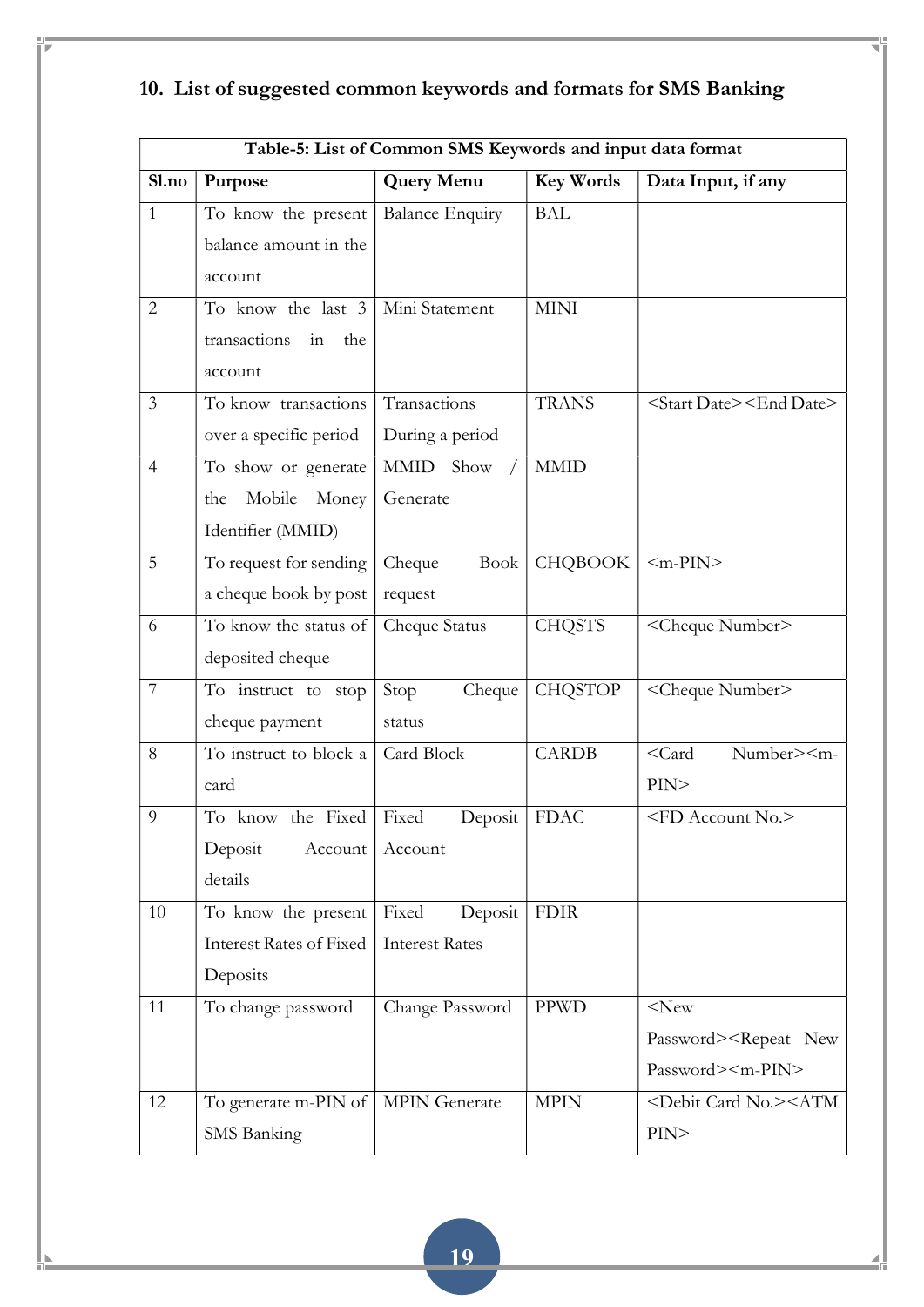| 13 | To change m-PIN of MPIN Change |                    | <b>MPINC</b>  | <old m_pin=""><new m-<="" th=""></new></old>         |
|----|--------------------------------|--------------------|---------------|------------------------------------------------------|
|    | <b>SMS</b> Banking             |                    |               | PIN> <repeat m-<="" new="" td=""></repeat>           |
|    |                                |                    |               | PIN                                                  |
|    |                                |                    |               |                                                      |
| 14 | To generate One Time           | OTP Generate       | <b>OTP</b>    |                                                      |
|    | Password                       |                    |               |                                                      |
| 15 | To register personal           | <b>REGISTER</b>    | REG           |                                                      |
|    | details<br>e-mail<br>as        | Personal           | <b>REGEM</b>  | <e.mail address=""><m-< td=""></m-<></e.mail>        |
|    | PAN,<br>address,               | Information        |               | $PIN>$ ;                                             |
|    | AADHAR etc.                    |                    | <b>REGAAD</b> | <aadhar< td=""></aadhar<>                            |
|    |                                |                    |               | Number.> <m-pin>;</m-pin>                            |
|    |                                |                    | <b>REGPAN</b> | PAN<br>Number> <m-< td=""></m-<>                     |
|    |                                |                    |               | PIN                                                  |
| 16 | To<br>transfer<br>funds        | Send Money using   | <b>IMPS</b>   | <beneficiary<br>Mobile</beneficiary<br>              |
|    | from account or make           | <b>IMPS</b>        |               | Number> <beneficiary< td=""></beneficiary<>          |
|    | using<br>payment               |                    |               | MMID> <amount><m-< td=""></m-<></amount>             |
|    | Immediate<br>Payment           |                    |               | PIN                                                  |
|    | Service (IMPS)                 |                    |               |                                                      |
| 17 | To<br>transfer<br>funds        | Send Money using   | <b>IFSC</b>   | <beneficiary<br>Bank</beneficiary<br>                |
|    | from account or make           | <b>IFSC</b>        |               | IFSCr> <beneficiary< td=""></beneficiary<>           |
|    | payment using Banks            |                    |               | Account                                              |
|    | Code<br><b>IFS</b><br>and      |                    |               | No.> <amount><m-< td=""></m-<></amount>              |
|    | <b>Account Number</b>          |                    |               | PIN                                                  |
| 18 | transfer<br>funds<br>To        | Send Money using   | <b>AADHAR</b> | <beneficiary aadhatr<="" td=""></beneficiary>        |
|    | from account or make           | <b>AADHAR</b>      |               | Number> <amount><m-< td=""></m-<></amount>           |
|    | using<br>payment               | Number             |               | PIN>                                                 |
|    | <b>AADHAR Number</b>           |                    |               |                                                      |
| 19 | transfer<br>To<br>funds        | <b>UPI</b> Payment | <b>UPIPAY</b> | <beneficiary<br>Virtual</beneficiary<br>             |
|    | from account or make           |                    |               | Address> <amount><m-< td=""></m-<></amount>          |
|    | payment using Unified          |                    |               | PIN>                                                 |
|    | Payment<br>Interface           |                    |               |                                                      |
|    | (UPI) Virtual Address          |                    |               |                                                      |
| 20 | To know nearest ATM            | <b>ATM</b> Locator | <b>ATML</b>   | <postal code="" of="" pin="" td="" the<=""></postal> |
|    |                                |                    |               | Place>                                               |
|    |                                |                    |               |                                                      |